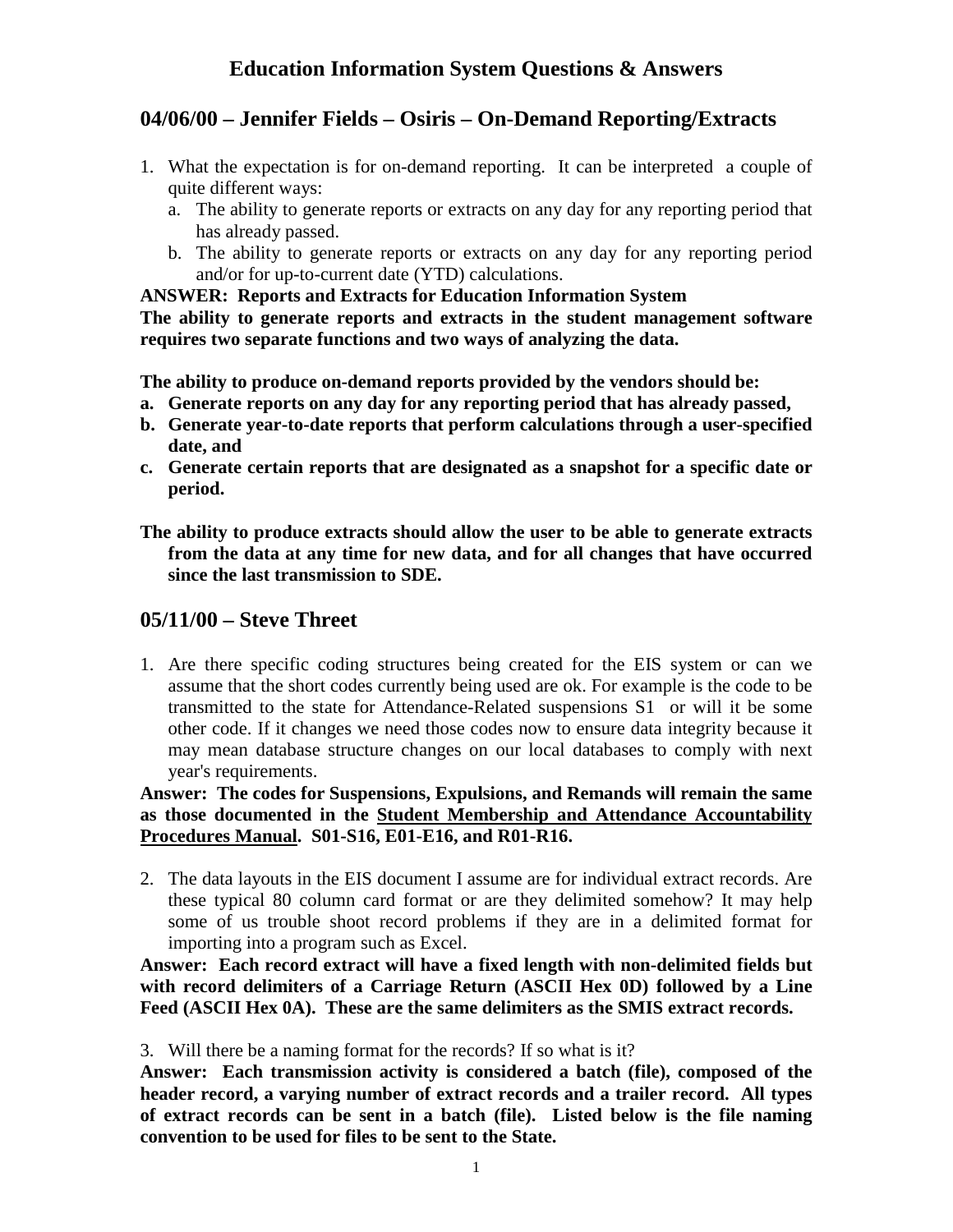**District Number - 3 digits Last digit of Year - 1 digit \*Only the last digit for the year Month File was Created - 2 digits Day File was Created - 2 digits Data Type (R or S) R – Regular data from the Student Management Software S – Data from the D&A (special education) software Sequence Number for the day Filename extension of EIS**

**\*\*NOTE: When the file is zipped up to be sent to the State, the filename remains the same, the extension is changed to ZIP**

**For example: A file from Lake County containing all types of R (regular data) which is created on November 29, 2000 would be named 48001129R01.EIS. The header record would also include this file name. After the file is zipped the filename would be 48001129R01.ZIP. If another transmission were sent later on the same day, this would be the second batch. The file name would be 48001129R02.EIS. After the file is zipped the filename would be 48001129R02.ZIP.**

**When the data from the D&A or Special Education Software is extracted on the same day, the filename would be** *48001129S01.EIS (Special Education uses an S instead of R)***. After the file is zipped the filename would be** *48001129S01.ZIP***. If another transmission were sent later on the same day, this would be the second batch from the Special Education Software. The filename would be** *48001129S02.EIS***. After the file is zipped the filename would be** *48001129S02.ZIP***. The sequence number for Special Education Data transmissions would start with 01 and be numbered sequentially also.**

### **05/16/00 – Mary Lee Alford - Horizon**

1. Why are there 2 "instructional program number" fields in the student extract? Is one of them supposed to be a previous value maybe?

#### **Answer: This was a mistake that has been deleted.**

2. The "record ID" for "Student Ineligibility Status" reads 041 in the layout file but 042 in the format file. I'm assuming it's 042 since 041 was already assigned to the "Student Enrollment" record. A similar problem exists for "Student Instructional Grade", "Student Classification", "Student Disciplinary Action", "Student Transportation", "Student Standard Day", "Student Class Assignment", "Student Attendance", Student Withdraw" and "Student End of Service". Also "Staff Member Current Assignment".

#### **Answer: All record ID values have been corrected.**

3. Why is it necessary to have so many separate student extracts? Why can't all the fields be on one extract? Example, "reason excluded BEP" is already included in the "student enrollment" extract why not include the date there instead of having another record to repeat the status and add a date? Why aren't "instructional grade" and "student classification" included in the student or student enrollment extracts? Just curious.

**Answer: Extracts were created to allow ease of reporting optional information and for ease of additions or corrections without having to send duplicate data.**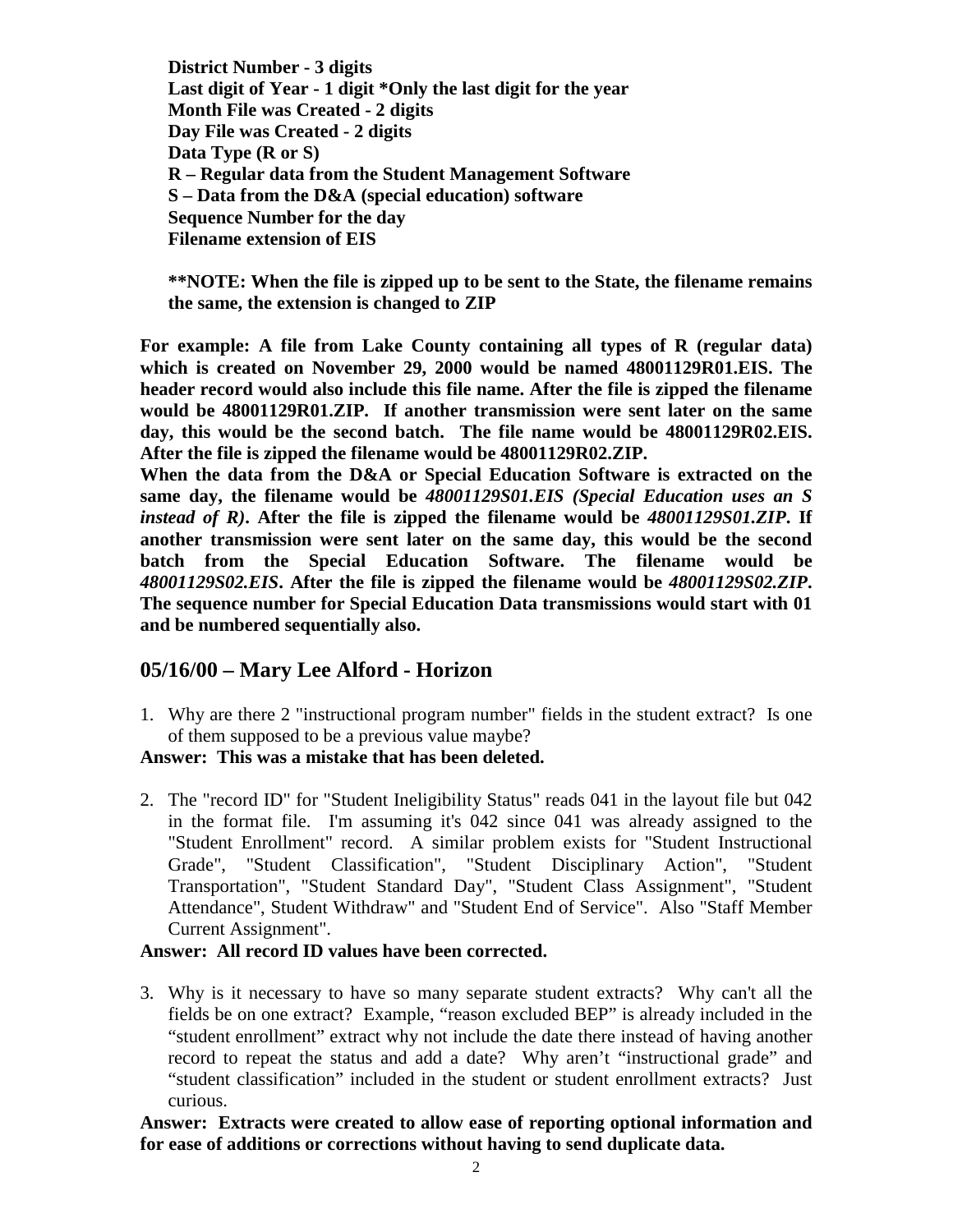4. In the "Staff Member" extracts; the field "Instructional program number" is included in what would presumably be the "key" fields. However, the remaining staff extracts for grandfather course and current and class assignments do not include that field. Is it supposed to be that way?

**Answer: The information will be tied together in the database where the necessary information will be available. That eliminates the need for sending extraneous information in each extract.**

5. For "Staff Member Current Assignment", there is only room for one assignment. Horizon allows for up to 10. I'm assuming there will be one extract record per assignment per teacher. Is that correct or are they limited to 1 now

#### **Answer: There will be a separate extract sent for each current assignment a staff member has at a school.**

6. For instructional calendar, what about schools going to a quasi-year round schedule or "enhanced calendar"? What value for "instructional calendar" would they choose? **Answer: Each school will send an extract for each instructional calendar being used at the school. One of the three types (Traditional, Year-round, or Summer) must be selected.**

7. Will stockpile days still be limited to a total (inclement weather + professional development) of 13?

#### **Answer: Yes, according to the Student Membership and Attendance Accountability Procedures Manual.**

8. Is there still a requirement that in-service and optional in-service days total at least 5? **Answer: Yes, according to the Student Membership and Attendance Accountability Procedures Manual.**

9. Partial days (.5, .33,etc.) used to be allowed for parent-teacher conference. In the 200 Day calendar extract format, Parent Teacher Conference shows whole days only as the format but Discretionary Parent Teacher Conference allows partial days. Is this correct

**Answer: In the 200 Day Calendar extract, the number of days is reported by the district as whole days. The field, Discretionary Parent Teacher Conference has been removed from the extract.**

10. Is at least 1 parent teacher day still required?

**Answer: According to the 200 Day Accountability Report, a minimum of one day is required.**

11. Are Abbreviated days still limited to 3 or less?

**Answer: According to the 200 Day Accountability Report, no more than three days are allowed.**

12. In the 200 day calendar, is "instructional" just the number of school days in the calendar or something that has to be specifically entered somewhere?

**Answer: Instructional days are the number of student attendance days. This would be specified at the district level. It will be up to the vendor to determine how to collect.**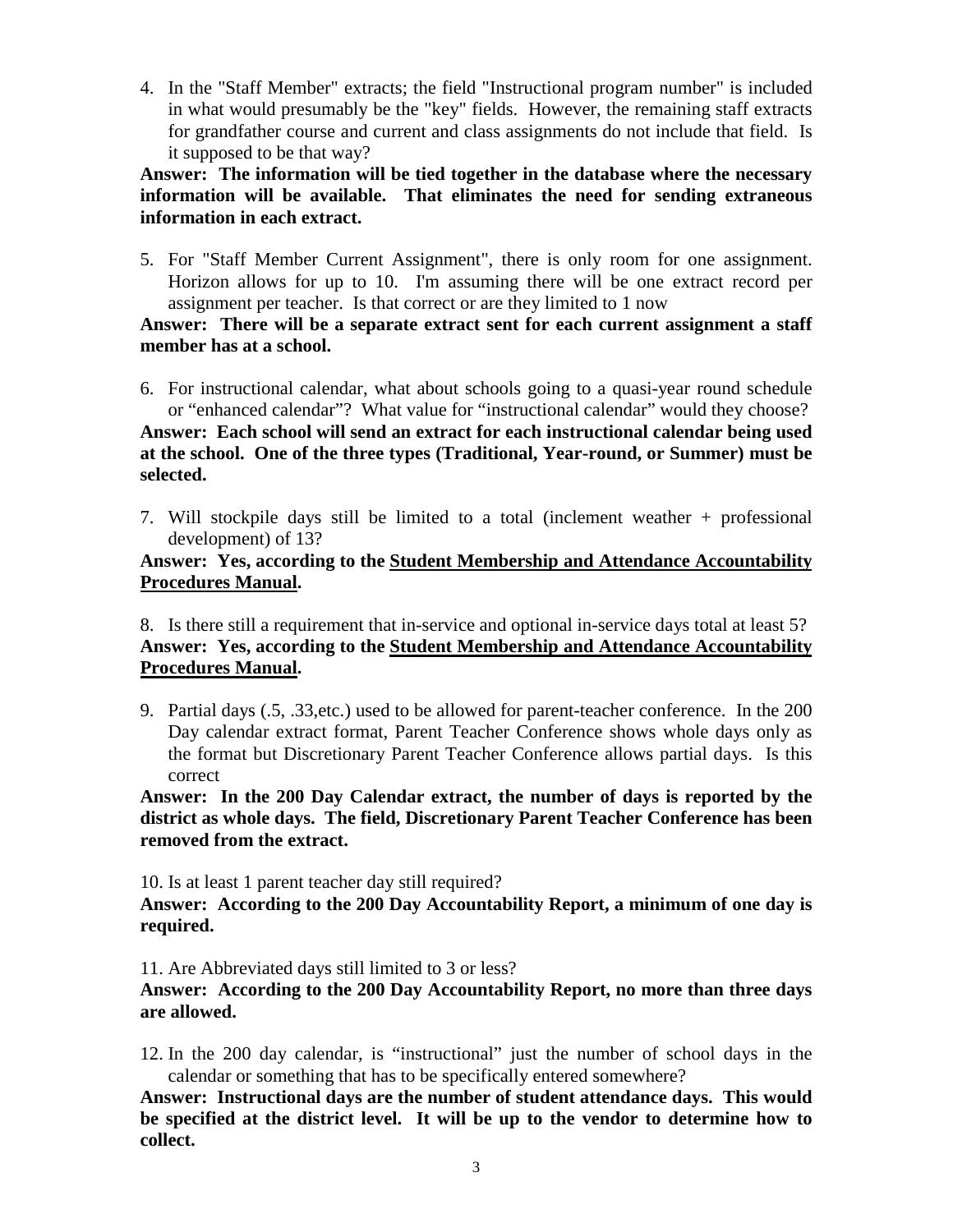13. When will the event type values for the 200 Day event calendar be assigned? The format says the "possible values will be provided".

**Answer: The event type values will be published on the WEB as an Appendix.**

14. What are attendance start and end dates?

#### **Answer: The Attendance Start date is the first day students attend school and Attendance End Date is the last day students attend school.**

15. Christmas and spring break are typically multi-day events. Will the duration field handle this as defined or will each day of the holiday break have a separate record?

**Answer: Each day will be reported separately in an extract.**

16. What is a "missed instructional day"?

**Answer: A missed instructional day is where the day was originally planned as an instructional day, but due to a problem such as inclement weather, it has to be changed.**

17. Instructional day – is there an event for every class day? What exactly is this for? Why is "instructional day" an event type and then "instructional" is also a school day type?

**Answer: Every class day does not require an event to be transmitted because EIS will assume it is an instructional day if it falls within the service program, is not on the weekend, and has not been indicated as a non-instructional day. For every event that is reported for the district or the school, user must specify if it is an instructional day or non-instructional day in School Day Type. One possible use for an Event Type of "Instructional" is to change a Saturday or Sunday (which are assumed non-instructional) to be an instructional day.**

18. What is "day previously designated as a holiday"? Wouldn't that just be sent as an edit?

**Answer: This will be used when making up a missed instructional school day to specify how it will be made up.**

19. What is an instructional program and can there be more than one of these per school? **Answer: An instructional program is the same as a calendar type for a school. A school can have more than one; e.g. Traditional, Year Round, or Summer. Students are assigned to a particular instructional program calendar type.**

20. Is instructional reporting period similar to old funding period? **Answer: Yes**

21. How do "school day" events relate to "200 Day events"? Are there certain event types that are only valid for each one?

**Answer: 200 Day Events are reported about specific dates in the planned district calendar. School Day Events are reported about specific dates in a school calendar. Event types can be used in either calendar, but some may not be necessary for the district calendar.**

22. Was SDE course code mistakenly omitted from "class section schedule" extract? Just wondering why local class number was included but not sde number.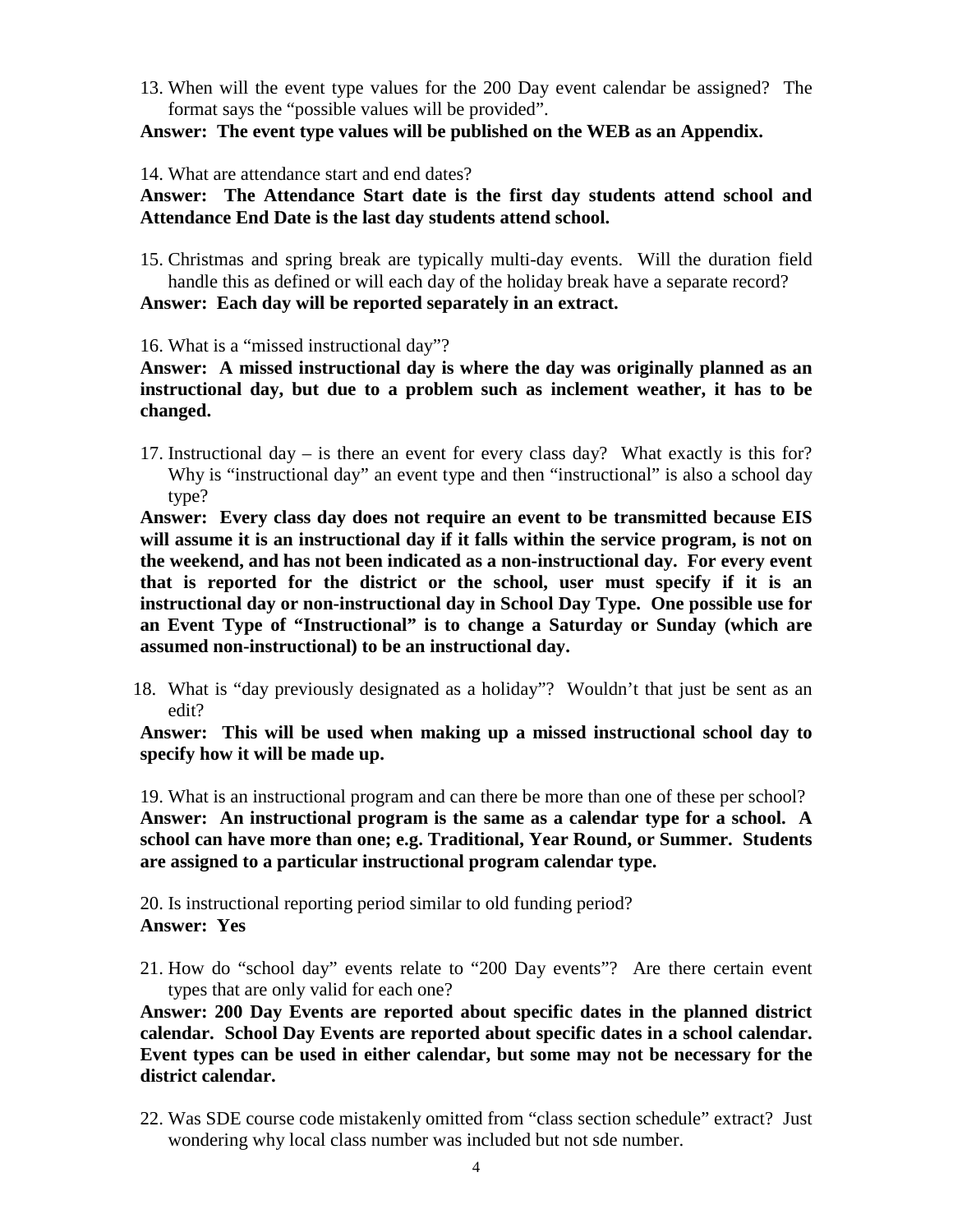#### **Answer: Local class number must be unique within a school. The Class Section Schedule will be related to Class Section which has the course code.**

23. In "student enrollment" extract, for "instructional service period type of service" would partial students (non-visiting, not fulltime) still be considered primary?

**Answer: All students who are taking courses must have a primary school. If parttime students are taking classes, at least one school must be designated as the primary school.**

### **05/30/00 –Mary Lee Alford – Horizon - Normal Progression**

1. Can you shed some light on how "normal progression" and "enrollment type" are meant to work together? Should all enrollment type "E" students be "normal progression" = "Y" or only if they were enrolled in a different school previously? I'm assuming that "normal progression" should be blank for non-"E" enrollment types. Is that correct?

**Answer: Normal progression is used only when students finish a school such as an elementary school and a certain school is designated for them to attend as a normal progression in their education. The new school that has been designated for the student to attend is the one that should send the "E" enrollment code and specify Normal Progression = "Y". At no other time should Normal Progression field be used. If a student just changes schools, they should be a "TR" at the new school. The original school should send an "E" enrollment code and a Withdrawal the first day. If a student stays in the same school each year, an "E" enrollment code should be sent but Normal Progression should be left blank.**

### **06/06/00 - Janet Nash - NCS - Expulsions**

In our software product, we're typically used to withdrawing the student completely from membership and enrollment at the school when they are expelled.

I think our client would like us to mark them as withdrawn, yet keep them in the tally of membership students. Then the student would not be counted in ADA and ADM.

Is this correct? How do we handle an expelled student? Is the student withdrawn or still enrolled? Marked as not present?

**Answer: A student is considered** *Inactive* **if he: Is Expelled, Has more than 10 Unexcused Absences, Has multiple suspensions that have 15 days absence in a 20 day period, or Has more than 10 consecutive days of Suspension.**

**The student is** *excluded* **from ADM, ADA, and ADT fields on reports***. Exception***: When children with disabilities are suspended or expelled, whether or not it is a manifestation of their disability, they should be continued to** *be included in ADM, ADA, and ADT reports***, as well as the D & A reports.** *All children with disabilities (Special Ed Options 1-10) are included*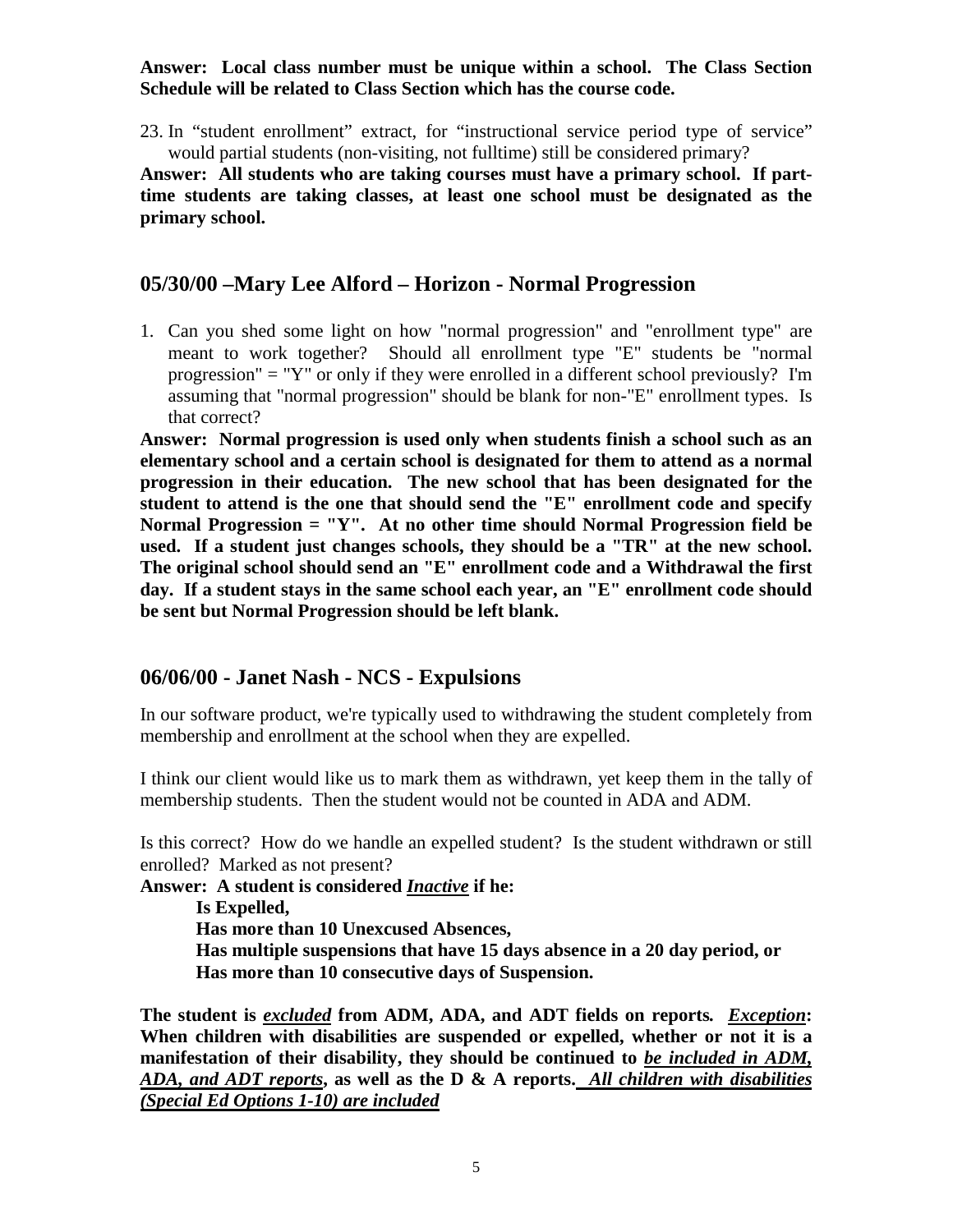**A student is counted in Net Enrollment if he is enrolled during the year with an Enrollment Code of E or E1.**

**The student** *will be counted in Membership* **even though he is not counted in reports for "funding purposes".**

**No student is automatically withdrawn. The user will enter the proper withdrawal code at the appropriate time.**

*No attendance should be reported to SDE from date Expulsion begins until after the Expulsion is ended. (Changed this answer statement on 06/13/00 – Janet Nash).*

### **06/08/00 - Janet Nash – NCS - Tracks**

1. Are any of the schools in TN allowed to utilize tracks? If so, how will the report be filled out? It won't be possible to have 180 days or less in such a system. How should this be handled? And what about start/end dates? Can it be assumed that the start/end dates for the school year will be the same for all schools in a given system? **Answer: I first need for you to describe for me what a "track" is. My understanding of having multiple tracks in a school is when a school has students on one daily schedule such as one-hour classes and other students on another schedule such as two-hour classes. All schools must have 180 instructional days but may have a different calendar. If a school has two calendars within the same school, both of those must be reported and to which one each student belongs.**

**The start and end dates do not have to be the same for all schools in a system. What is common is that each school will have defined 20-day reporting periods and the reports are based on the reporting periods.**

2. Track definition given by Janet as: A track is when the school has more than one calendar they're following for the various students. Starting date for students on Track A might be July 5, where Track B would start July 26, for example.

So what I think you're saying is that in these cases, it would be appropriate to file two separate reports (or however many tracks the school has) for that school or system. The state is NOT asking for the two reports to be compiled into one?

Also, for start and end dates that may not be the same for each school in a given system, what would we put for the start/end dates on the annual report for the system? Or would we be allowed to file separate annual (or monthly, for that matter) SYSTEM reports for each school in a system that has a different calendar in this way?

**Answer: We will be producing one report for each school regardless of having multiple calendars for the school. It will include all of the students in one report but look at the same group of 20-instructional days (e.g. Report Period 1) or all 180 instructional days for the annual report. This is the way the schools and districts must report them. If the begin and end dates are different within the year, the dates can come from one of the tracks but the number of days must always be the number of instructional days.**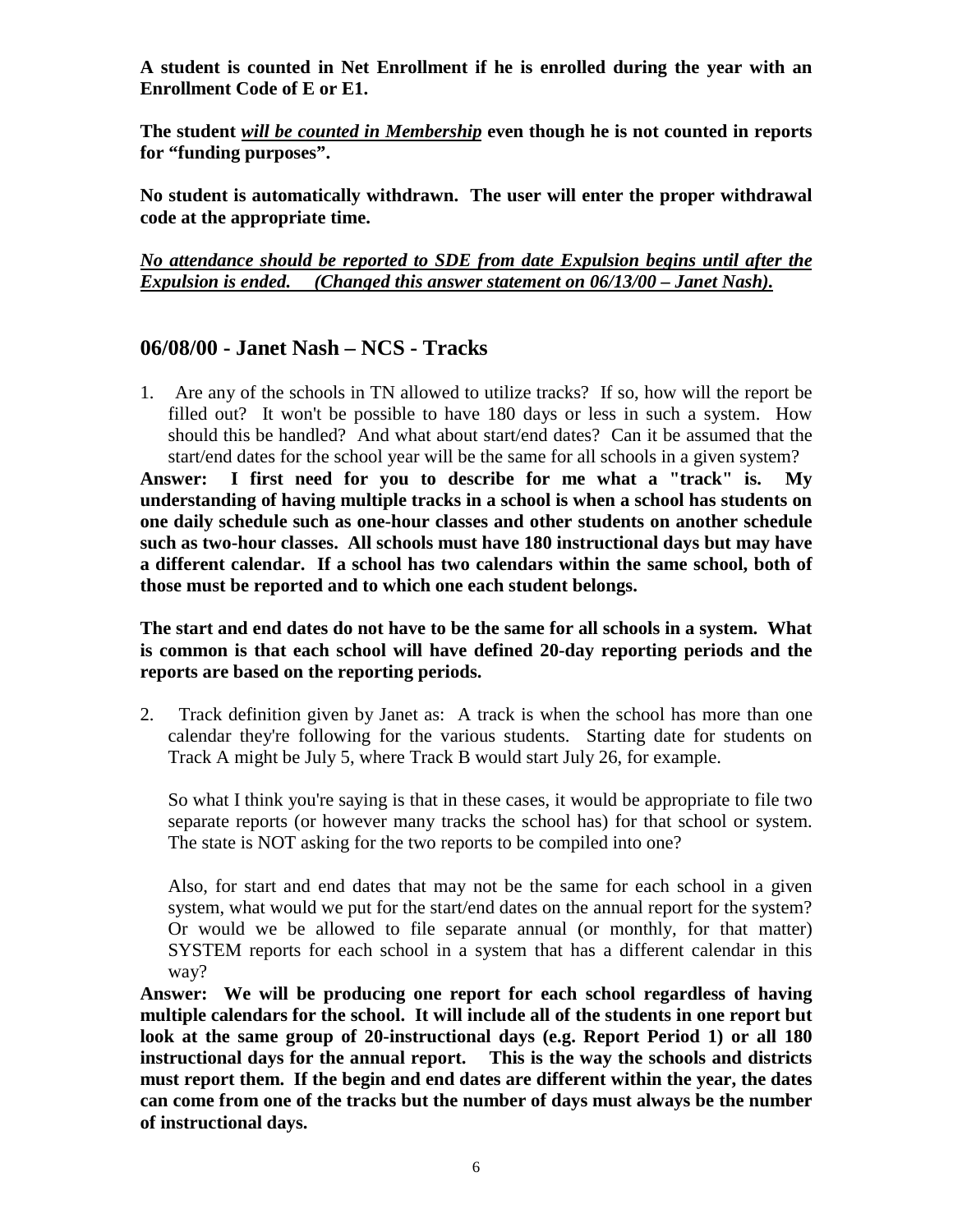**The schools must file one report per school and the district must file one report per district.**

#### **06/13/00 – Janet Nash – NCS – Expelled Students**

1. In an earlier email you sent out in regards to a question I had about expelled students you stated:

"The [expelled] student is excluded from ADM, ADA... fields on reports. Exception: When children with disabilities are suspended or expelled, whether or not it is a manifestation of their disability, they should continue to be included in ADM, ADA... reports, ..."

I have a few scenarios I'd like to run by you.

Let's say we have 5 students, all in the same grade. We are reporting for a 20-day period. One of the students is expelled for 5 days. For this case, assume also that each of the listed students has perfect attendance for each day they're enrolled.

| Net Enr Total | EOM Memb. ADA |      | ADM  |
|---------------|---------------|------|------|
|               |               | 4.75 | 4.75 |

Is this what you mean by, "excluded from ADM and ADA"? **Answer: This example is correct.**

Now let's assume the student was expelled for the final 5 days of the reporting period. Would that change any of the above figures?

**Answer: This example would not change the results. The student would still be counted in Net Enrollment and Membership.**

Also, do we mark a special ed. student who has been expelled ABSENT or not? I assume so.

**Answer: According to Glen Smith in Accountability, the special education student should be marked absent by the school. Based on this requirement, I need to change an answer in the previous response about Expelled Students to specify the software should send any attendance information that the user enters, regardless of whether the student is special ed or regular.**

Then what is it you mean by continue to include them in our calculations, just as an absent student? Assuming the student expelled was a special ed. student. I presume the following numbers would fit:

5 5 4.75 5.0

Is this correct?

**Answer: This example is correct. The special education student would be counted in the ADM. Since he was absent and should be marked that way by the school, he would not have any ADA for those 5 days.**

| or is it this? |     |     |
|----------------|-----|-----|
| . .            | 5.0 | 5.0 |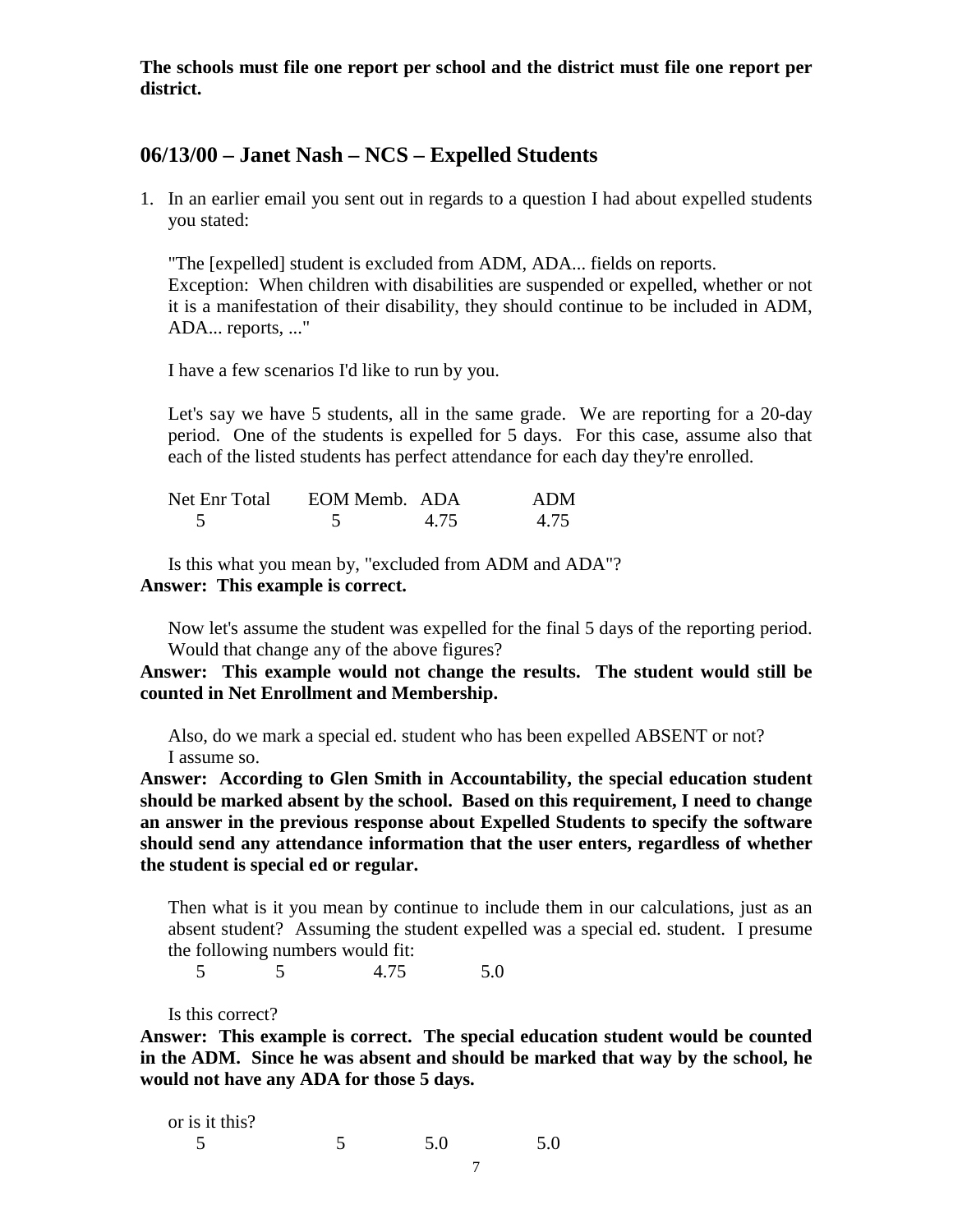## **06/13/00 – Janet Nash – NCS – Special Education Options**

1. How do you count the student in Net Enrollment and Membership when he has been a regular student part of the year, and a Special Ed Option 7, 8, or 9 for part of the year? I've tried to think of a simple example so that I can see if I understand correctly. A student, a ninth grader that spent 16 weeks (of a 32-week year) as just a regular ninth grader and the other 16 weeks as a Special Ed option 7, 8, or 9.

If this were the only student enrolled at the school and he was present every day of the year, would the report look like this?

| Grade    | <b>Total Net</b> | <b>EOM</b> | <b>ADA</b> | <b>ADM</b>           |
|----------|------------------|------------|------------|----------------------|
|          | Enrollment       | Membership |            |                      |
| K        |                  |            |            |                      |
|          |                  |            |            |                      |
|          |                  |            |            |                      |
|          |                  | .5         |            |                      |
|          |                  |            |            |                      |
| $K-12$   |                  | $.5\,$     |            | .5                   |
|          |                  |            |            | $\ddot{\phantom{a}}$ |
| K-12 & N | ⌒                |            |            |                      |

**Answer: Net enrollment & EOM membership are both head counts so you can only be counted once in these counts.**

**For Net Enrollment, if the student started the year as a 9th grader, they should show up as "1" in 9th grade Net Enrollment. The Net Enrollment count should not be affected by later changing to grade N.**

**For EOM membership, if the student starts out in 9th grade, but later changes to grade N, the EOM membership count should reflect a count of "1" in the grade in effect at the time of the report. In early reports, the student would show up in the 9th grade membership count; in later reports that same student should show up only in the grade N membership count.**

**The example showing 2 in Net Enrollment and 1 in EOM Membership (based on .5 each in K-12 & N) are incorrect.**

**For Net Enrollment--if the student started the year as a 9th grader, they should show up as "1" in 9th grade Net Enrollment. The Net Enrollment count should not be affected by later changing to grade N.**

**For EOM Membership--if the student starts out in 9th grade, but later changes to grade N, the EOM Membership count should reflect a count of "1" in the grade in effect at the time of the report. In early reports, the student would show up in the 9th grade membership count; in later reports that same student should only show up in the grade N membership count.**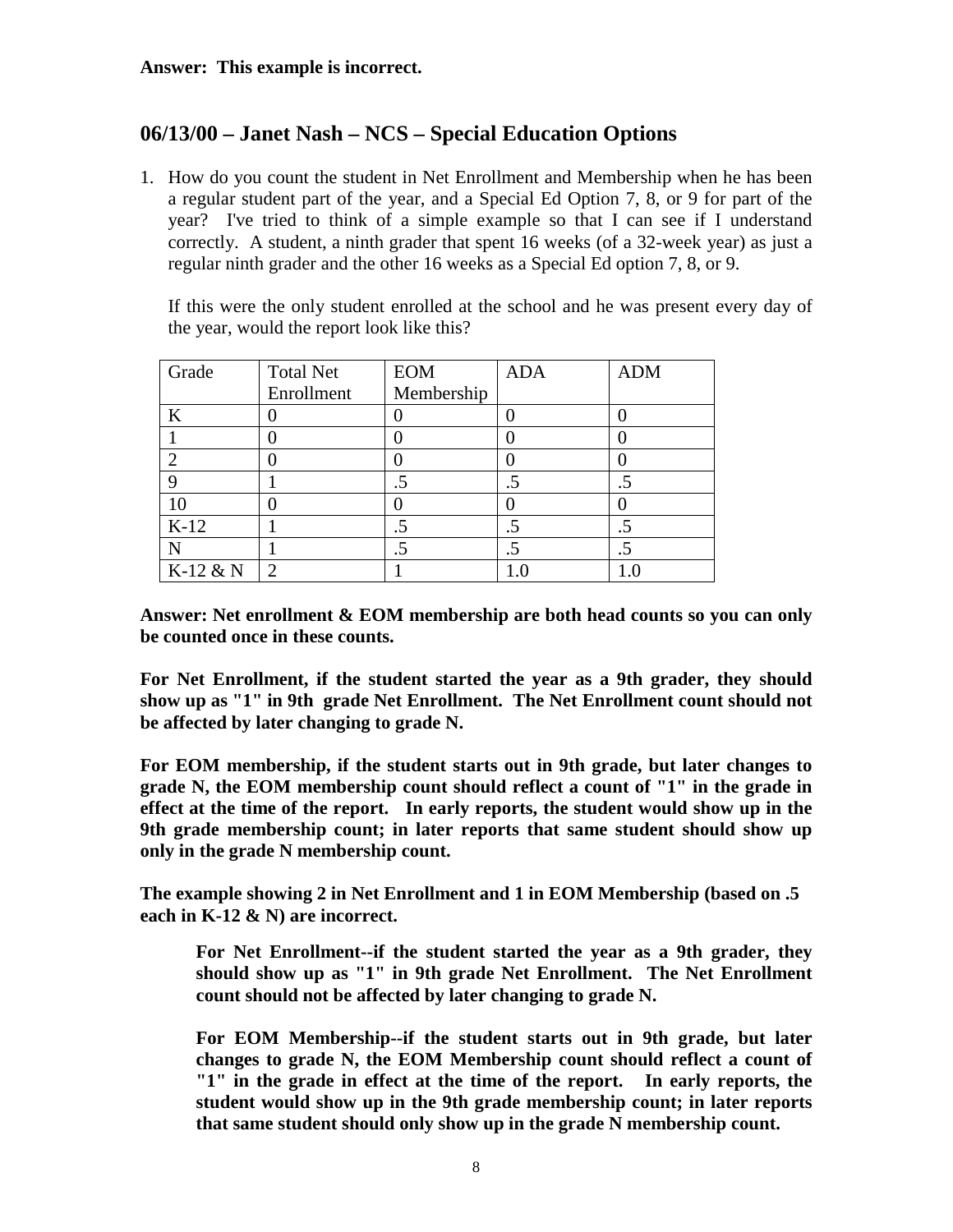#### **The ADA/ADM counts in the example are correct.**

| Grade        | <b>Total Net</b>  | <b>EOM</b> | $\overline{\phantom{a}}$<br><b>ADA</b> | <b>ADM</b> |
|--------------|-------------------|------------|----------------------------------------|------------|
|              | <b>Enrollment</b> | Membership |                                        |            |
| K            |                   | 0          |                                        | 0          |
|              |                   | 0          |                                        | o          |
| $\mathbf{2}$ |                   | 0          |                                        | 0          |
| 9            |                   | 0          | $\cdot$ 5                              | .5         |
| 10           |                   | 0          | U                                      | 0          |
| $K-12$       |                   | 0          | .5                                     | .5         |
|              |                   |            | .5                                     | $\cdot$ 5  |
| $K-12$ & N   |                   |            |                                        |            |

**The correct report for end of the 32-week year would be:**

## **06/13/00 – Mary Lee Alford - Horizon**

- 1. Student Classification Type
	- a. According to the Data Dictionary Comments (p.37), "a student may require multiple classification types".
		- i. Does that mean they can have multiple types simultaneously or just that it can change during the year?
		- ii. If they can occur simultaneously is there a limit to how many they can have and/or are there rules about which ones can/cannot occur together, etc.?
	- iii. If they have more than one type at any given time how is that reported in the extracts (ex. multiple records per student)?
	- iv. The "visiting" student type appears to no longer be valid. Correct?

**Answer: A student may require multiple classification types and a student's classification type(s) may change during the course of the school year. A "Student Classification" record must be submitted for each classification type for which a student is assigned. If a student is removed from a classification a change to that "Student Classification" record (Student Classify End Date) must be transmitted to EIS. Valid Student Classification Types are listed in the EIS Manual, Section IV – Data Dictionary, page 37.**

- 2. Calendar# vs. Instructional Program#
	- a. In the "Instructional Program" extract (020), what exactly is the difference between a Calendar Number and an Instructional Program Number? It looks like the Calendar number is for use at the district level and the Instructional Program Number for use at the school. Assuming that the Instructional Program number is unique within a particular school, wouldn't the combination of the site number (district and school ID's) and the Instructional Program Number be enough to identify an Instructional Program without adding another number?
	- b. Does each instructional program have to be given a unique calendar number at the district level?

**Answer: The Calendar Number is the number the district assigns to uniquely identify the calendar within the district (ex. 01,02), Traditional, year round, summer. The Instructional Program Number is the number assigned to uniquely identify the instructional program within the school. The district will create all**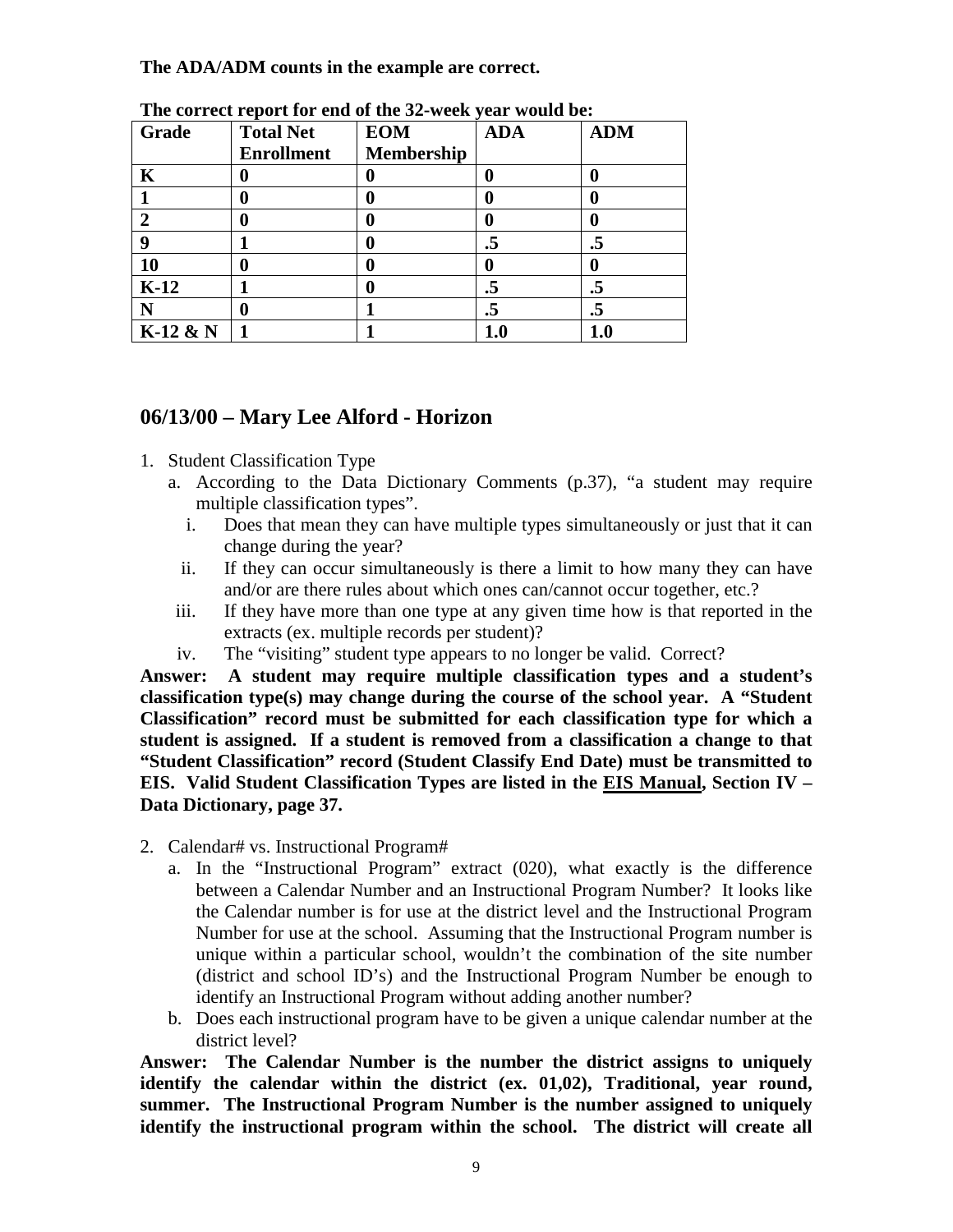**calendars that they feel are necessary for the individual school programs. A school can have multiple Instructional Programs during the year and a district must have a different 200-Day Calendar for each unique planned calendar (start/end dates, inservice dates, etc.). Each instructional calendar in the schools may not require a separate district calendar.**

3. In the Instructional Program extract (020), why are stockpile professional development days included but not stockpile inclement weather days?

**Answer: If a district chooses not to stockpile, a school within the district may choose to stockpile for professional development days, but the school cannot stockpile for inclement weather unless the district is also stockpiling for inclement weather. This field is used to report those professional development stockpile days for the school when the district is not stockpiling.**

- 4. In the Student Membership and Attendance Accountability Procedures Manual in section B-102 part 3, it states "Students not in school on any day for at least half the time for which they are enrolled should be considered absent for state reporting. This includes students not in school half the abbreviated day." However, in the more current Business Rules section of the EIS specifications (page 2) it states that "fulltime students that are present for half of the state minimum school day of  $6\frac{1}{2}$  hours should be counted present" and "part-time students must be present for half of the time for which they are scheduled". Would it be correct to assume that on abbreviated days attendance should be calculated on half of the scheduled day (as for part-time students) for everyone regardless of full-time or part-time status? Would this also include Kindergarten students?
	- a. Would the same principle apply to other atypical instructional days like makeup days or Saturday/Sunday school days?

#### **Answer: It is up to the school to determine and mark the student absent according to SDE rules.**

5. In the Student Membership and Attendance Accountability Procedures Manual in section C-104 (note), it states that students enrolled in adjoining states "shall be counted in computing ADM for purposes of receiving Tennessee state funds." For purposes of the extracts and EIS reports, how should this student be reported (enroll type, funding eligibility, primary school, etc.)?

#### **Answer: If the student should receive Tennessee state funds based on SDE rules, the student should be enrolled in the primary school and scheduled like other students. The courses would be scheduled as off-site courses.**

6. In the Student Membership and Attendance Accountability Procedures Manual in section D-103 part 2 concerning attendance for co-op students, it states that a co-op student "may be counted present daily for the one or two hour co-op experience provided the student is (1) in attendance for at least half of the state minimum school day, and (2) attends the accompanying vocational class in the school daily." What constitutes attendance of the accompanying vocational class (all minutes of the class, certain percentage of the class, at least one minute of the class period, etc.)?

#### **Answer: It is up to the school to determine and mark the student absent according to SDE rules.**

7. Please give some examples of typical calendar/school day/200 day accountability event scenarios and the extract records that should be generated as a result.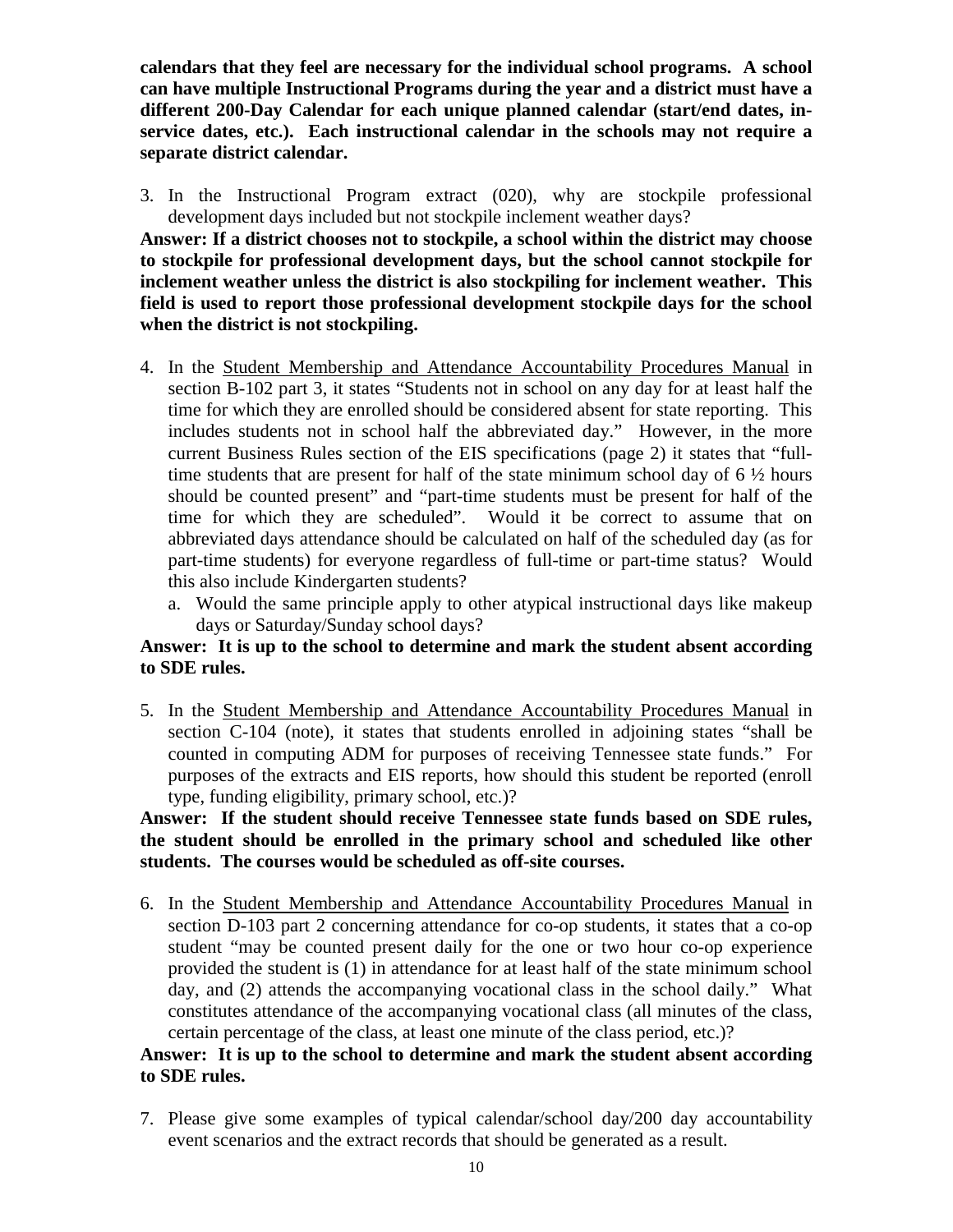#### **Answer: Examples may be found in the EIS Manual, Section II "Business Rules Section, item 3 District and School Calendar Reporting, page 4.**

8. In the Student Transportation extract, would it be possible for the AM and PM buses to be from different districts for the same student? If so, how will that be reported?

#### **Answer: A student transportation record would need to be sent for each district that provides the student transportation.**

9. The calendar events in the appendix show Sunday as a valid makeup day. However, in the Class Section Schedule extract there are no fields for Sunday duration and period.

#### **Answer: The Class Section Schedule should not be changed to make up a missed day. Classes would not be scheduled on Sunday as part of a permanent schedule.**

- 10. The Fall Semester Preliminary SCHOOL Report includes "classes that are scheduled from the beginning of the school year up through the end of the Report Period 4. The Spring Semester report will include all classes that are active from the end of the Report Period 5 through the end of the year."
	- a. This would appear to leave out classes that occur within Report Period 5 but are not active on the last day of the period.

**Answer: This allows EIS to determine in which semester the class is active by examining the begin and end dates. Classes that are active any part of the Fall or Spring Semester should be included in the reports. The class does not have to last the entire semester to be included. This is done to allow EIS to check for class size. If a class is a year-long class it will be checked for class size in the Fall and Spring Semesters.**

- 11. The Preliminary STAFF report for Fall Semester includes "classes that are scheduled up through the end of Report Period 5. The Spring Semester report will include all classes by staff; that are active at the end of Period 5 and any scheduled through the end of the year."
	- a. Wouldn't that cause the two semester reports to overlap for Period 5?
	- b. Why does the preliminary school report end in period 4 and the preliminary staff report end in period 5?

**Answer: There was an error in the Preliminary Staff Report description. The Fall Semester Preliminary Staff Report should include classes that are scheduled through the end of Report Period 4. This will be corrected.**

12. Previously for reports such as the Membership/Attendance Report, year-end/annual ADM and ADA were generated by calculating the values for each of the 9 reporting periods and summing them together. Is this still the case?

**Answer: The instructions for the "Director's Annual Membership / Attendance Report" are contained in the EIS Manual, Section VII – Reports, page 9. The annual report must be calculated for the entire year and not by averaging the nine report periods.**

## **06/15/00 – Mary Lee Alford – Horizon - Report of 12th Graders and GED +2**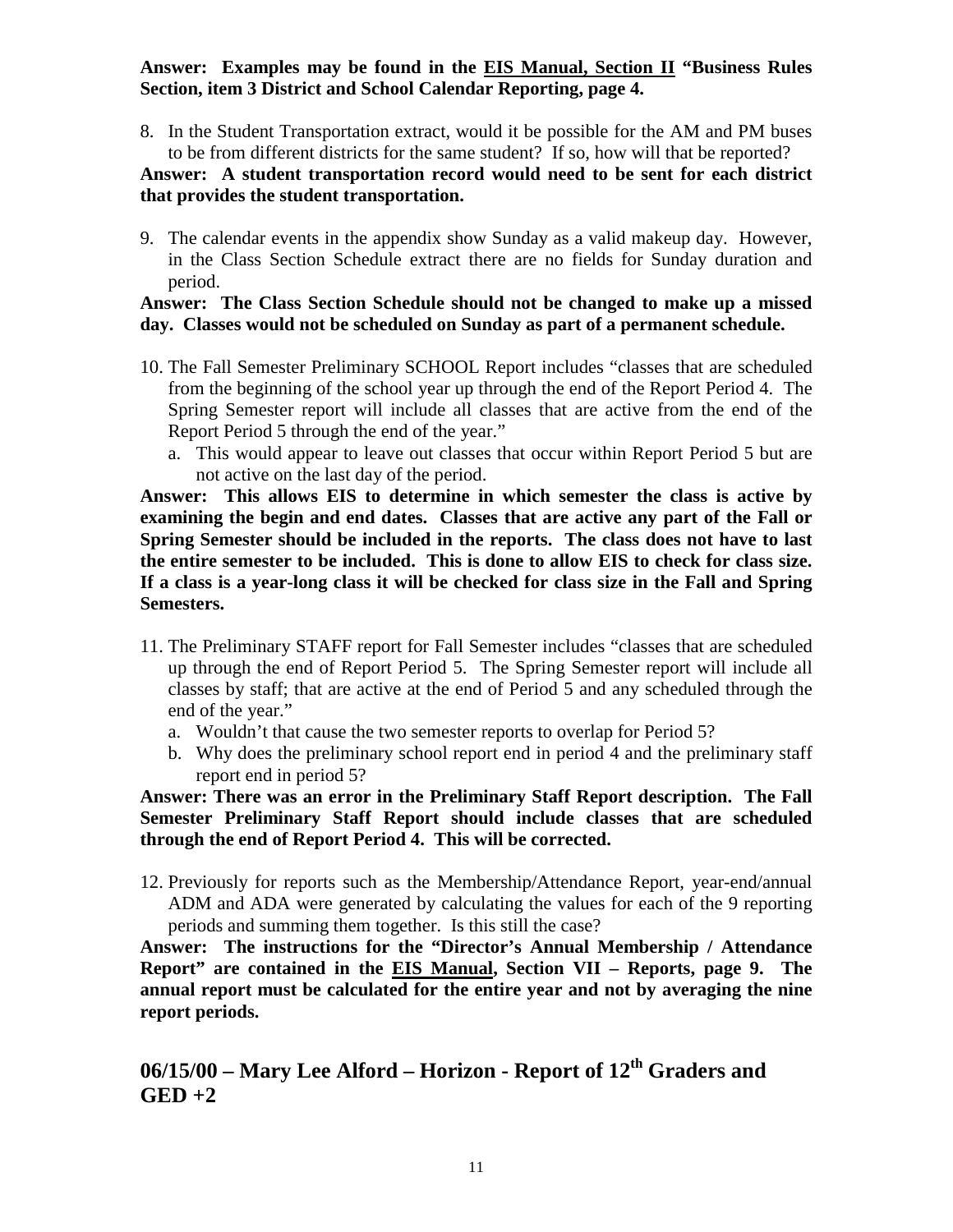1. GED is listed as a valid completion document type but does not have a row on the "Report of  $12<sup>th</sup>$  Graders". Why is that?

**Answer: This report has not included any GED count in the past and it has not been changed for the next school year.**

### **06/15/00 – Mary Lee Alford – Horizon - Special Education Reports**

1. Several of the Special Education Reports specify that they are produced by the D&A Census Program but some do not. Will the Special Education Number of Promotions and Retentions Report, Special Ed Report of  $12<sup>th</sup>$  Graders, and Special Education Suspension, Expulsion, and Remands Report be produced by D&A or by the Student Management Software?

**Answer: The EIS system at the state will produce these reports. The student management software will not have enough information to produce the reports.**

## **06/16/00 – Mary Lee Alford – Horizon - Special Education Reports (continued)**

1. Since the EIS system gets its information from extracts from Student Management software I find it hard to believe that we don't have enough information to produce those reports but I'll take your word for it. It appears that I have falsely assumed that the report layouts in the EIS manual represented information that the SDE required the district and schools to provide and therefore these reports have to be produced by their software (either D&A or SMIS) or manually somehow. If that is not the case and some or all of those layouts represent reports produced by EIS for the district then I need to know which reports our customers are responsible for producing. I was able to find a schedule of paper reporting for the 1999-2000 school year on the website but so far I have been unable to locate one for the 2000-2001 school year. One of the e-mails from the EIS Advisory Committee detailed when the paper reports would be due but did not list specific reports. If you have a more detailed schedule or can tell me where to find it, that information would be extremely beneficial and deeply appreciated.

**Answer: For the Special Ed Reports, we will use information transmitted from D & A as well as the Student Management software. We will get all of the history of the Special Ed Options for students as well as information about private students that are not in the Student Management software but are receiving special ed services.**

**The reports in the EIS Manual are the ones the schools need and are ones that EIS will produce. The student management vendors should produce the ones they can with the information captured in the software.**

**The 2000-2001 paper report schedule has not been published on the Web yet. I checked and was told it would probably be published in August. [I can tell you that the known revised reporting dates refer to those listed under "periodic reports" that currently have: 1st month due date of Oct 15 (changes to Oct 31); 2nd month due date of Nov 15th (changes to Nov 30); and those with 3rd month due date of Dec 15th (changes to Dec 31).**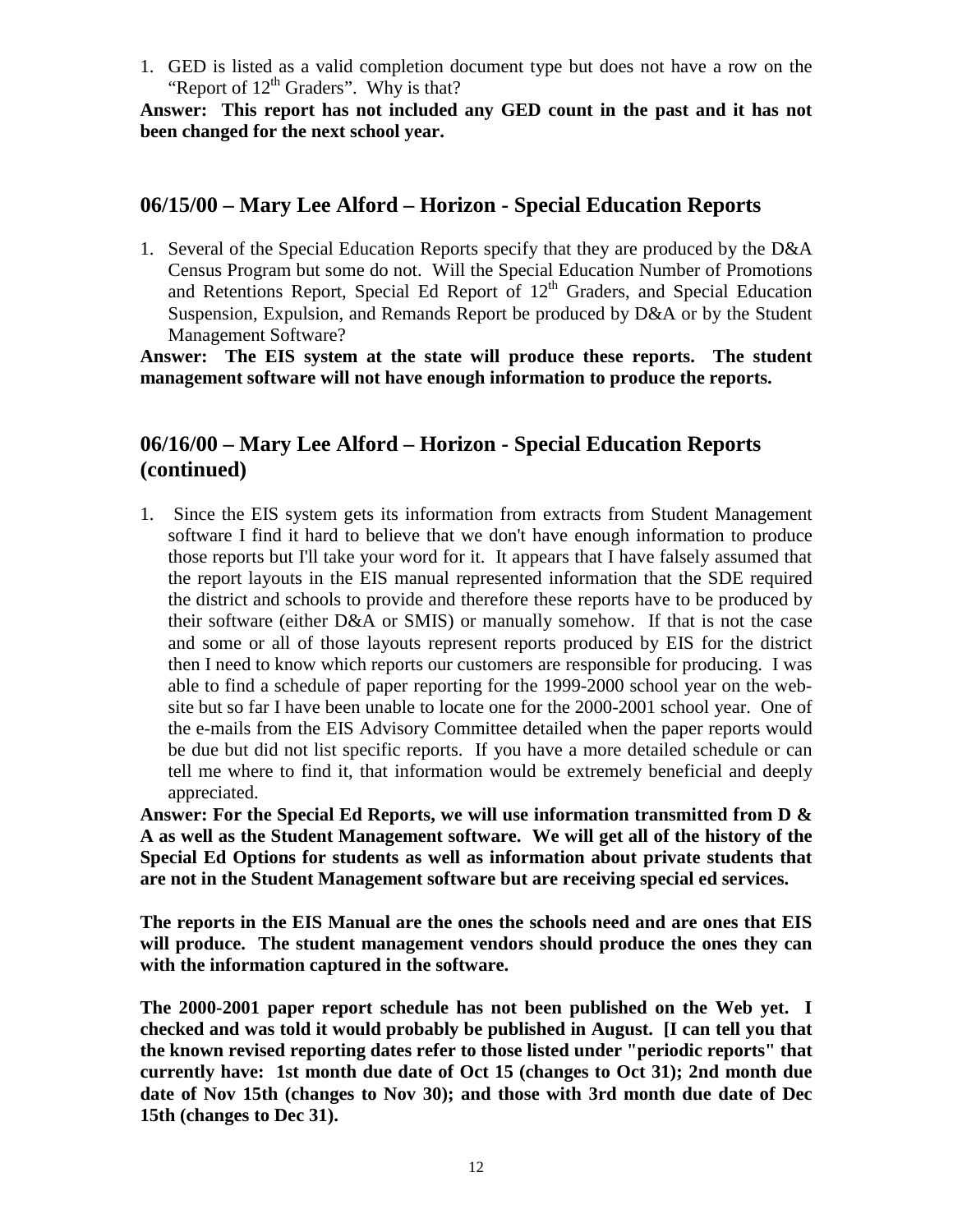**The schedule for EIS transmission refers to reporting periods but is just a guideline since the pilot will be starting after the beginning of the school year. The actual live transmission and reporting schedule will be determined after the pilot has been completed.**

## **06/29/00 – Mary Lee Alford - Horizon - Special Education Expelled Clarification**

1. According to page7 of the Business Rules section of the EIS manual, "When children with disabilities are suspended or expelled, whether or not it is a manifestation of their disability, they should be continued to be included in ADM, ADA, ADT reports, as well as the D&A reports...All children with disabilities (Special Ed options 1-10) are included. That sounds like they are automatically present for the purposes of all attendance reporting if suspended or expelled.

However, in the Questions and Answers document (06/13/00 - Janet Nash - NCS - Expelled Students) regarding the question "do we mark a special ed student who has been expelled ABSENT or not?" and the example that follows shows the expelled student counted for ADM but NOT for ADA, the answer specified the example to be correct. How is this correct if the business rules say the students are counted for BOTH ADA and ADM? Also the example that counts the student for BOTH ADA and ADM is said to be incorrect.

Why would they mark the student absent if he is ALREADY expelled? If he's expelled he's not supposed to be attending school and is therefore absent. Can he be more absent because he's special ed?

**Answer: The suspended or expelled Special Ed student should be included in the ADA report, but they must be marked and counted as Absent. They are not considered present. Non-Special Ed students are considered inactive if they are expelled, but Special Ed students are considered active and must be marked Absent.**

## **06/29/00 – Mary Lee Alford – Horizon - Suspensions. Expulsions, Remands**

1. In the description of section 3 of the Suspension, Expulsion, Remands Report by School and District, the EIS manual states that "All categories are mutually exclusive; therefore do not report students in more than one category". If a student has been both suspended and remanded within the year, will he be counted in both the suspended part of the section AND the remanded part of the section or just suspended or remanded but not both? If he is just counted as just suspended or remanded but not both which set should he be counted in?

**Answer: In Section 3 of the report, the "mutually exclusive" refers to the rows of 1, 2, 3, or More incidents. A student will be counted for each separate disciplinary offense. If the suspension and remandment are for the same offense, the student will be counted in only one category (suspension or remandment) and that will be the last one.**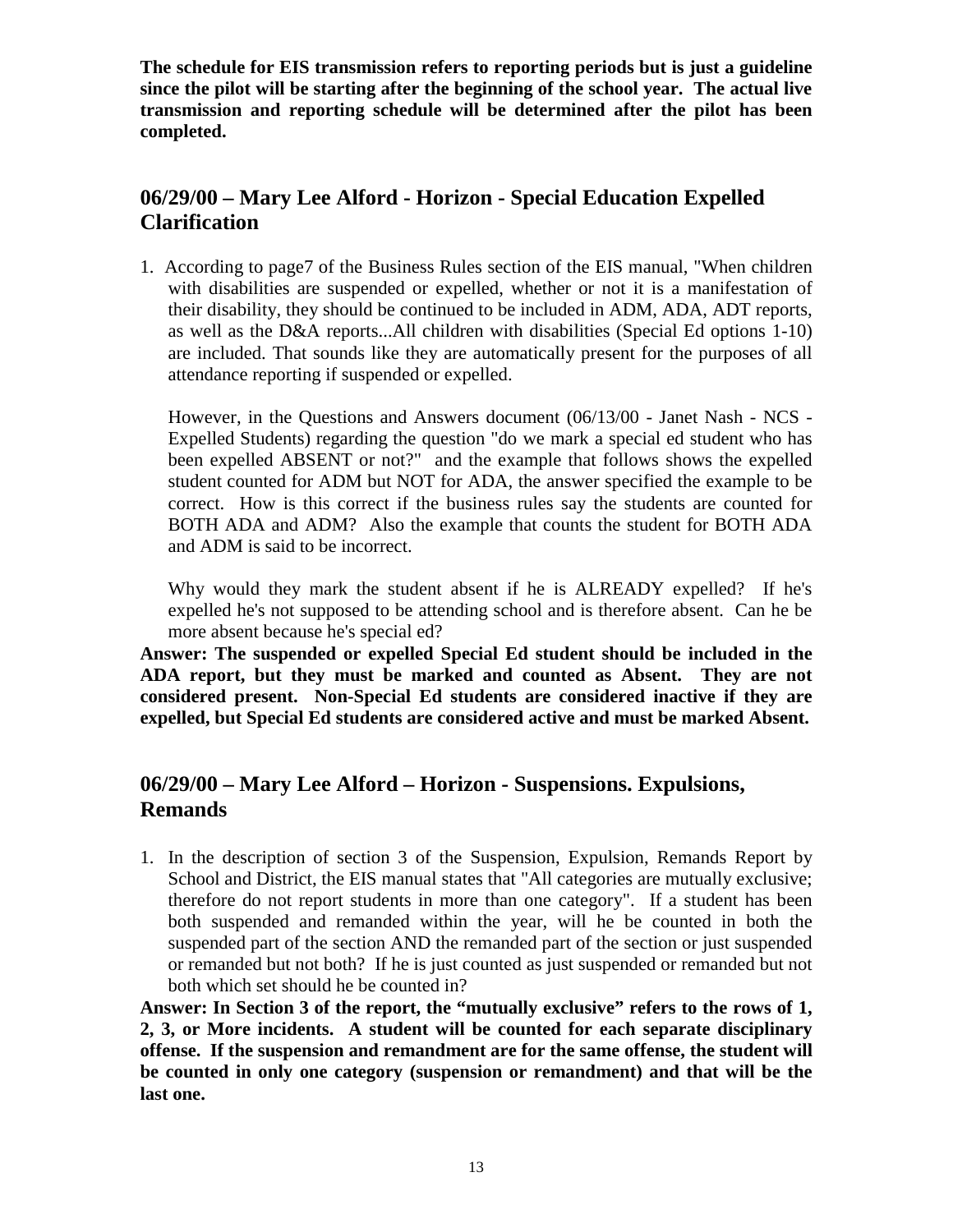**2.** According to the Business Rules #6.a. (Section II, page 6), "if a suspension is designated for more than 10 consecutive days an error message will be produced for the district" AND "if a student is suspended for two or more offenses that total more than 15 days in a running 20-day period an error will be produced for the district". If a school expels a student for 11 days and enters that suspension as 1 instance spanning an 11 day period that would be simple to detect. However, in the past schools have entered each day of the suspension as a **separate instance** which would result in 11 consecutive 1-day suspensions when transmitted. In reality the student is suspended for the same offense for 11 days which should generate an error but when input as 11 separate suspensions it would not because it neither violates the 10 consecutive days for one offense rule nor the 15 days total rule. Will the EIS system take this into account somehow and if so how? Will consecutive days entered separately for the same action and reason be treated as one offense or multiple offenses? Will the new disciplinary offense date field be used somehow for this purpose?

**Answer: First of all, a school should enter only one suspension for an offense. This can have multiple days that the suspension runs and it should have the date of the offense. If there is another offense, there should be a new suspension with a new offense date. EIS will use the offense date to determine if multiple disciplinary actions, such as a suspension and remandment, are for the same offense. We could also determine the suspensions in your example are for the same offense; however, please put in your documentation that only one suspension should be entered but with multiple days.**

### **06/29/00 – Keith Brown - NCS - Adult Reports**

**1.** Do we have to create Adult High School reports in the software products? **Answer: Adult reporting is not a part of the EIS project. The schools still must report Adult to the State, but it is on paper, not electronic.**

### **06/29/00 – Janet Nash - NCS - Start/End Dates of School Year**

1. Can we assume that the start and end dates of the school year will be identical for all schools in a given system? If not, then what dates should be printed on the District Report?

**Answer: The schools in a district may not have the same start and end dates. If they are different, the earliest and latest dates can be printed, or just use the dates from one of the traditional calendars. Research Information Systems indicated either would be acceptable.**

### **09/05/00 - Mary Lee Alford – Horizon – Out of State and I-20 Students**

I understand that Out-of-state and I-20 students are excluded when calculating ADA and ADM. I assume they are also excluded from Vocational ADA and ADM. What about net enrollment and end of year membership? Maybe it would be clearer if you specified where to include out-of-state and I-20 students. Are they like visiting/selective service students that are only counted for class size in reports AND extracts or are there more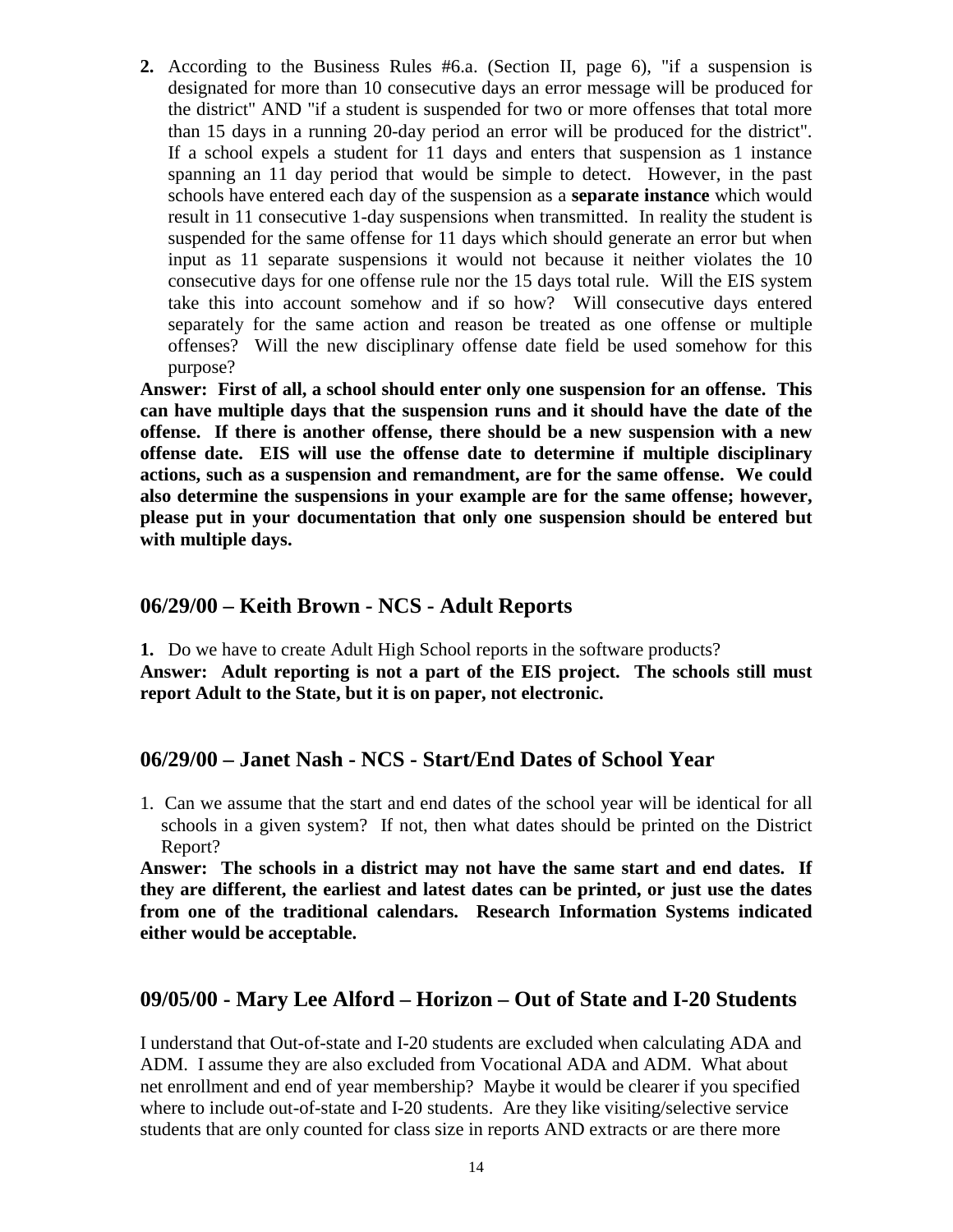places they should show up? Since they are not counted in ADA and ADM what extracts should be sent? Should we send attendance data for them, etc.?

**Answer: They are only excluded from the ADM, ADA, VE ADM and VE ADA. They are in other reports (including I-20 in ADT) and handled just like any other student in a primary or selective service school. They will be enrolled as a primary and/or selective service student.**

## **10/03/00 – Wade Koon, Shelby County Schools – District-wide Personnel**

I was reading through the additional business rules and came across an item which confused me. On page 4, under the Staff Section-General Business Rules, item number 1 says, "District-wide personnel will be uploaded to School Approval (not through EIS)". I am not exactly sure how to interpret that. I was told that School Approval is a department at the SDE under Jean Sharp. How does the procedure of uploading data to School Approval impact what the school districts extract and transmit to SDE? **Answer: The District-wide personnel will continue to be reported to Jean Sharp the way they are presently being done. They would not be entered in the school software unless they have an assignment at a school. It really doesn't impact EIS. We were just trying to clarify that only school level information is sent other than the district calendar information. If this is not clear, we may need to get Jean to clarify. Let me know if you need to discuss further.**

2. Would "district-wide" personnel be defined as certificated employees who would be in supervisory-type positions in the school district's central office as opposed to being a classroom teacher, principal, guidance counselor, etc. assigned to an individual school or to several schools (as a traveling teacher) in the district?

**Answer: The System-wide Personnel Compliance Sheet is presently one of the files your system completes and transmits to School Approval. This is in addition to the Teacher and School Files. This file contains the names, teacher numbers and position codes of persons serving in supervisory positions covered by an employment standard in the State Board of Education rules and regulations. This would include supervisors of instruction, special ed supervisors, Title directors, vocational directors, etc. It does not include transportation, attendance, technology, etc.**

**We will continue to check the system-wide personnel sheet for compliance with licensure standards until EIS includes it as a part of the EIS package. This is not a part of Phase I.**

## **10/11/00 - Tennie Childress – Davidson County Schools – Teacher License Number**

We do not have teacher license number available to us for inclusion in extracts. Is it ok if we put teacher social security number in license number field in extracts? Or, if we just insert zeroes in license number, would the software there search the state licensure file? **Answer: If you don't have license number, just put zeroes. We will search the licensure file with the social security number. If the licensure file does not have social security number for the teacher, we will not find the record.**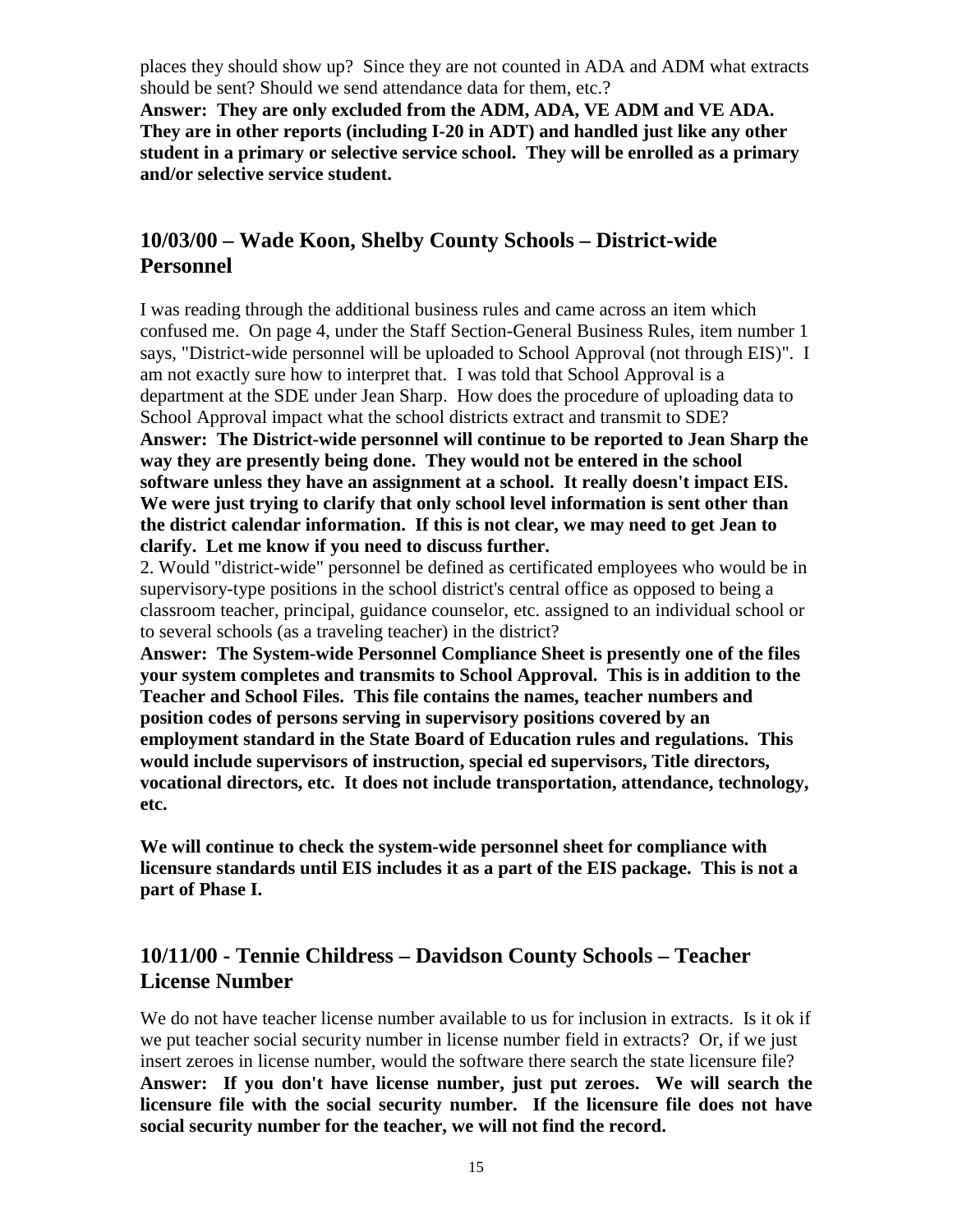**The licensure file will be available for inquiry through EIS. If the teacher record was not found, someone can look up the teacher by name for the license number and enter it in your system for re-sending to EIS.**

## **10/17/00 – Mary Lee Alford – Horizon – ADM and ADA Calculations**

How will the State Department of Education calculate ADM and ADA? **Answer: The State Department of Education will be calculating ADM and ADA using the following methods:**

**ADM = [DAYS-SCHEDULED \* TIME-SCHEDULED / STD-DAY] / REPORT-PERIOD-DAYS**

#### **ADA = [DAYS-PRESENT \* TIME-SCHEDULED / STD-DAY] / REPORT-PERIOD-DAYS**

All calculations are carried to 5 decimal positions, the final ADM or ADA number is then truncated to 4 decimal positions.

ADM for any day cannot exceed 1. ADA for any day cannot exceed ADM.

**The following calculations assume the following:**

- **Student Standard Day is 360 minutes.**
- **Example period is 20 days.**
- **Time Scheduled for each day in examples is constant at either 360 or 240 minutes. Student's actual Time Scheduled may vary by day of the week, depending on individual student's scheduled classes.**
- **Student 1 is active and present all 20 days of the period, time scheduled is 360 minutes per day.**
- **Student 2 enrolls on the 3rd day of the period (18 days enrolled) and is present all 18 days in the period; time scheduled is 360 minutes per day.**
- **Student 3 is active all 20 days of the period but is in attendance only 18 days, time scheduled is 240 minutes per day (less than Student Standard Day).**

| <b>ADM</b>                                            |           |           |          |      |          |         | <b>ADA</b> |          |      |          |
|-------------------------------------------------------|-----------|-----------|----------|------|----------|---------|------------|----------|------|----------|
| Stu                                                   | Days      | Time      | Stu      | Da   | Peri     | Da      | Time       | Stu      | Da   | Peri     |
| dent                                                  | Scheduled | Scheduled | dent Std | ily  | od Total | ys      | Scheduled  | dent Std | ily  | od Total |
|                                                       |           |           | Day      |      |          | Present |            | Day      |      |          |
| 1                                                     | 20        | 360       | 360      | 1.0  | 20.0     | 20      | 360        | 360      | 1.0  | 20.0     |
|                                                       |           |           |          | 0000 | 0000     |         |            |          | 0000 | 0000     |
| $\overline{2}$                                        | 18        | 360       | 360      | 1.0  | 18.0     | 18      | 360        | 360      | 1.0  | 18.0     |
|                                                       |           |           |          | 0000 | 0000     |         |            |          | 0000 | 0000     |
| 3                                                     | 20        | 240       | 360      | 0.6  | 13.3     | 18      | 240        | 360      | 0.6  | 11.9     |
|                                                       |           |           |          | 6666 | 3320     |         |            |          | 6666 | 9988     |
| Sum of all students' period averages                  |           |           | 51.3     |      |          |         |            | 49.9     |      |          |
|                                                       |           |           | 3320     |      |          |         |            | 9988     |      |          |
| Sum of all students' period averages / Days in Period |           |           | 2.56     |      |          |         |            | 2.49     |      |          |
|                                                       |           |           | 666      |      |          |         |            | 999      |      |          |
| ADM/ADA truncated to 4 decimal positions              |           |           | 2.56     |      |          |         |            | 2.49     |      |          |
|                                                       |           |           | 66       |      |          |         |            | 99       |      |          |

Notes:

• **Expelled and suspended students count in membership until they are withdrawn from school. Expelled or suspended students are considered absent for ADA (See note on Special Education Students).**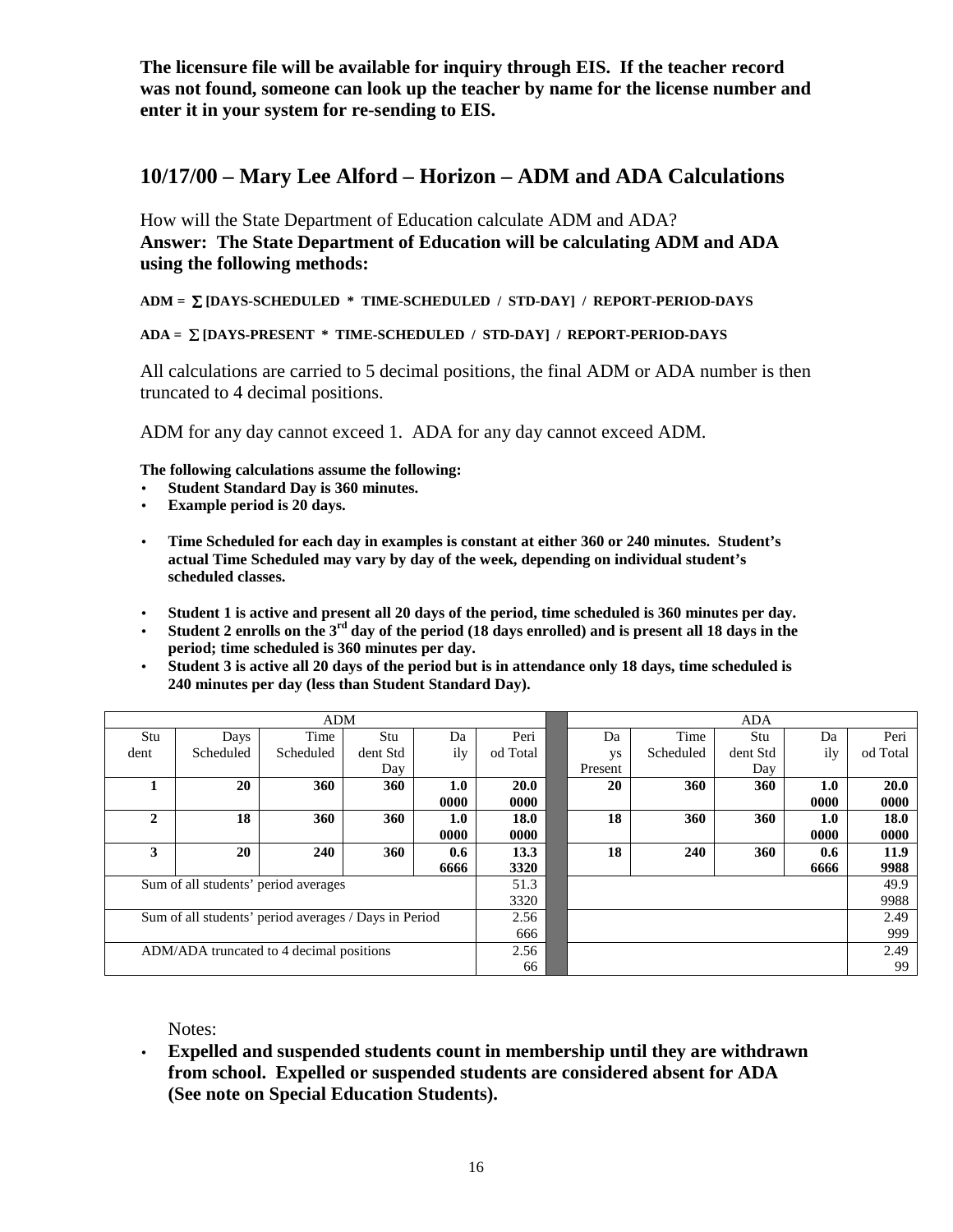• **Special Education students (Options 1-10) who have been expelled or suspended must be counted in ADM and ADA. Special Education students (Options 1-10) do not count in ADA if they are marked as absent.**

## **10/24/00 - Tennie Childress - Davidson County Schools – Special Ed**

When will we have to send the special Ed. Option extract with an option end date? We have had a few cases in the past where a special Ed. student transferred to another Metro school near the beginning of an attendance period, then re-entered the original school, only to transfer out to another Metro school before the end of the period. He was still receiving the same services so his service options did not actually change. Would we have to send 092 extracts with option end dates each time he withdrew from a school, even though there would be withdrawal and enrollment extracts sent that would show when the student left one school, then went to another.

**Answer: We need the options to be identified with a school because we will be using them when we do the reports for that school. We would need the begin date for the options at the new school. We would not need an end date for the old school because we would get a withdrawal code and date.**

# **11/01/00 - Jean Sharp – School Approval – Class Count Clarification**

This is a clarification on counting students in a class for the Preliminary School and Staff Reports. If regular students are expelled for a certain amount of time, they are not funded in ADM but they are counted in the membership count. All special education students (Options 1-10) are counted in membership and also counted in the ADM calculations.

If any student is enrolled in a class and has not been withdrawn, should he be counted in the class size? **Answer: Yes**

# **11/13/00 - Mary Lee Alford – Horizon –Class Scheduling**

If a class does not start until the second semester but is entered at the beginning of the year should it still be included in the first class data extracts that are generated? **Answer: For any classes that are scheduled, send information if it is new or changed. That means we may get classes at the beginning of the year that are scheduled for the second semester. Don't wait until the second semester to send this. We want all data sent whenever the schools enter it.**

# **11/17/00 - Mary Lee Alford – Horizon – Promotions and Retentions**

1. At the end of the year, students are either graduated, promoted or retained. Do you want promotion records for all the students that are promoted at the end of the year or just if they are promoted during the course of the year?

What end of service action (P,R or D) is used for graduation?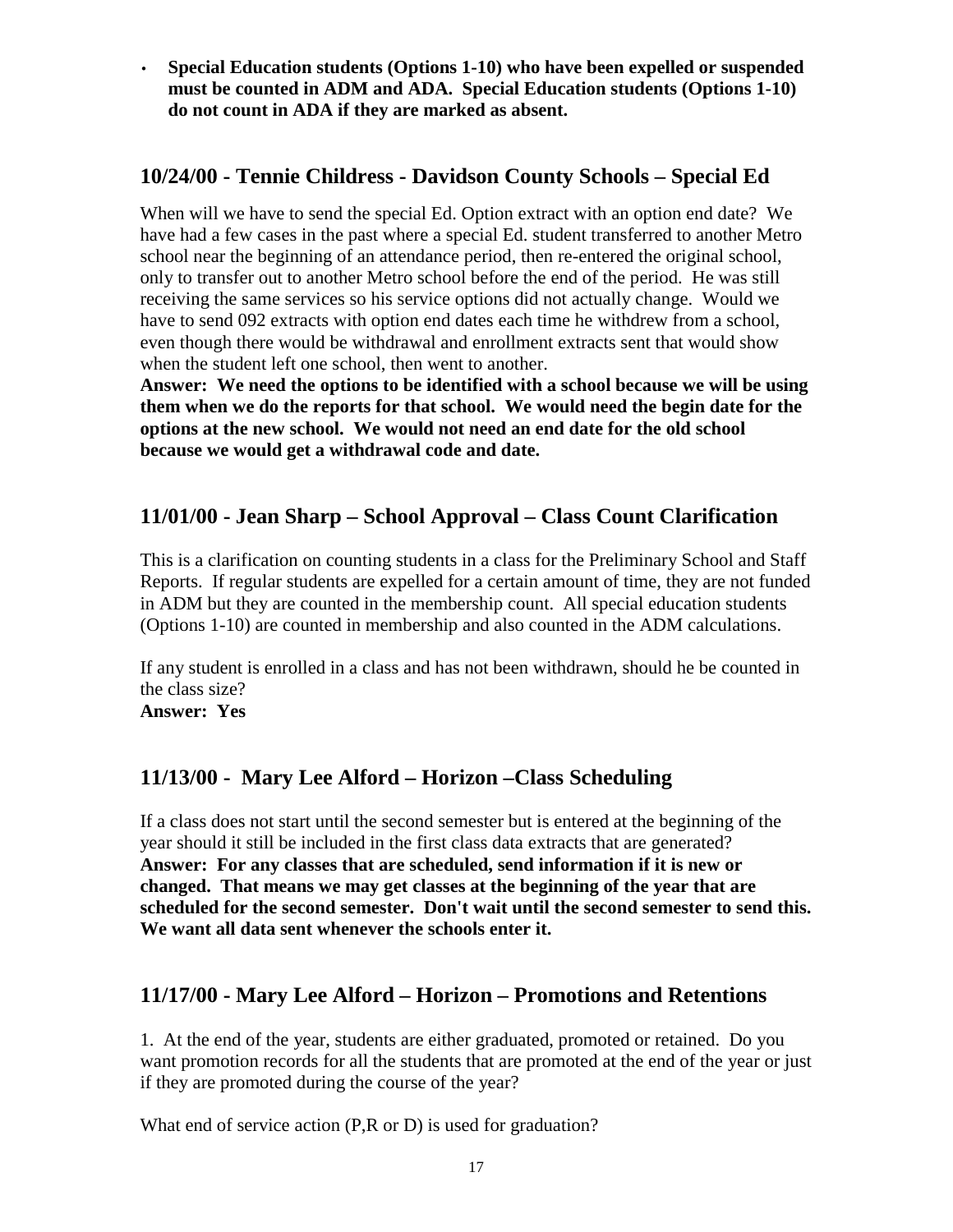I assume demotion is only if the grade level is changed downward during the course of the year. Is that correct?

**Answer: We want all promotions that occur any time during the year including the end of the year. If they graduate, that would be a promotion, but I would think the school would be the one to enter that information. A demotion is when the grade is changed downward. The school should also enter this information.**

2. If the student is not a completer but was just retained/promoted/demoted and not graduated (i.e. non-12th grader), will the program accept zeroes in the completion fields for date and type and blanks for completion document period since they don't apply? **Answer: Yes. The extract is designed for reporting of both completers and end of year action.**

## **11/17/00 - Mary Lee Alford – Horizon – File Name**

In the header and trailer records there is a field for the physical filename. Should that include the path information? I'm assuming that it does not but I wondered why the field was so large otherwise.

**Answer: The filename should not include the path. It should be the same as what is on the external file with the .EIS extension. It will be 15 positions and left justified.**

# **11/17/00 – David Etchells – Discovery Software - Extracts**

It is my current understanding that the extract process is as follows:

The various schools generate the necessary extract for the reporting period as specified in the EIS Manual. That information is passed on to the district for those schools. The district combines the passed information and caps it with the Header and Trailer extracts (001 and 999). This information is then zipped (as the file format specified in the EIS Manual) and submitted to the State.

Is this understanding correct? If so, how are the districts expected to combine the information provided from the schools? Will the extracts need to be clumped (i.e. all Student Classification extracts for all schools kept together) or can they be in random order? If I have misunderstood the extract/submission process, clarification would be greatly appreciated.

**Answer: I will try to clarify what we expect in the extract generation for the State. The district must receive information from the schools, but the specific software packages do this differently. Some collect all of the data at the district and generate the extracts along with the header and trailer records. I think OSIRIS used to have the school software generate the extracts that were sent to the district and the district created the additional district extracts and header and trailer records. Our only requirement is that the extracts are sent from the district and the method of producing them is up to the software.**

**The extract information is needed at the State to keep the data as current as possible. Information should not be sent just at the end of a reporting period as it was in the past. If any new information is entered or corrections made to the data,**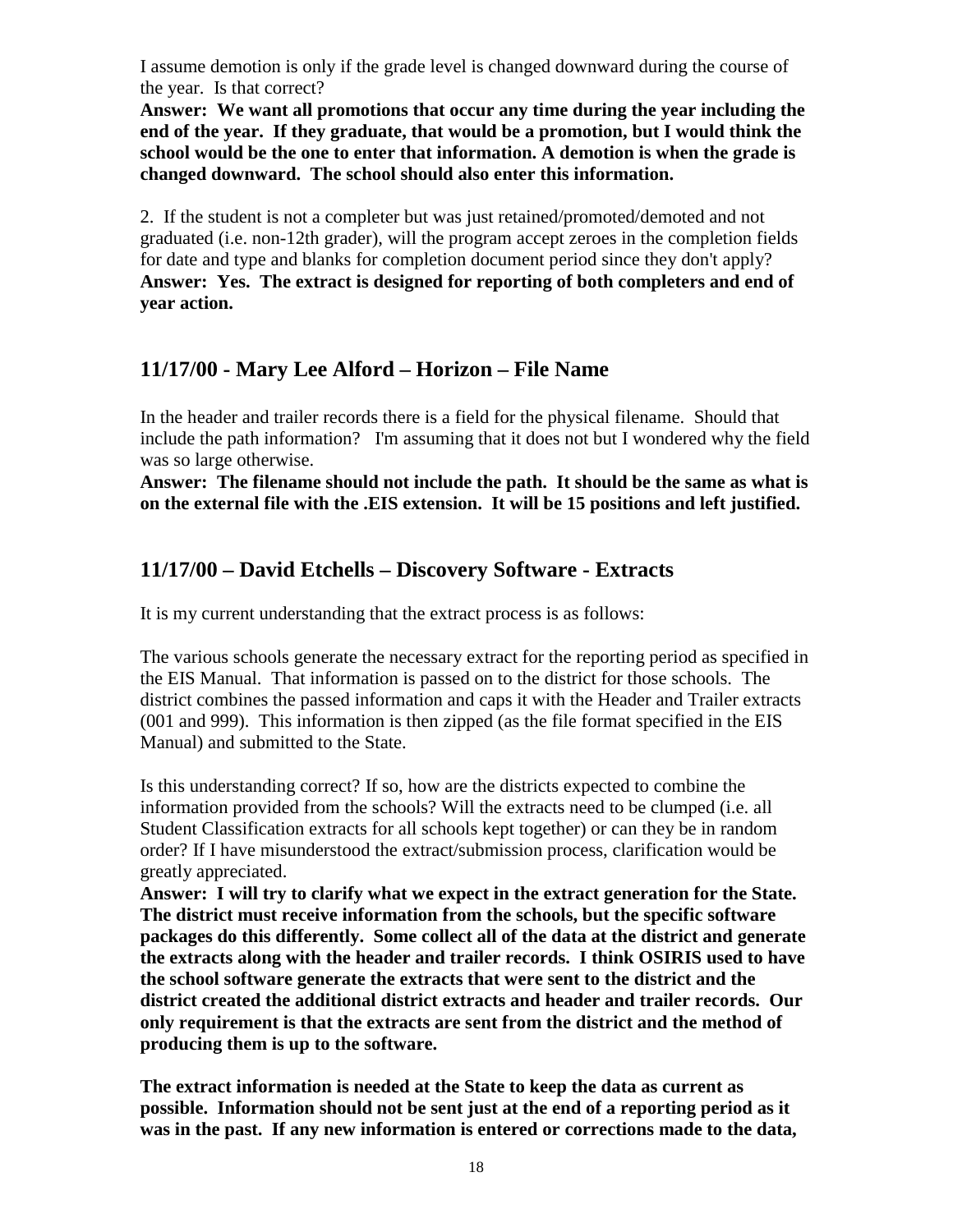**the software should recognize the changes that took place since the last time the extracts were transmitted. Extracts should then be created and sent the next time a transmission takes place.**

**Before the file is transmitted, it should be zipped. When we receive the extracts at the State, a message is created for the district to tell them they can then archive the data in the student management software. That archived information can be used by the software to determine if any changes occurred.**

**2.** Which extracts are to be produced on the district end? Clearly, the header and trailer must be done at this end. The 200-Day extracts (010 and 011) seem to be able to be produced at the district level, but if this is the case, why is there a TT Count for them in the trailer? Because all other extracts contain a School ID field, I assume that they can be generated at the school level.

In the questions and answers document on the web site, "on-demand reports" is defined to mean that reports should be able to be produced at any time for any period of time. Will this also mean that extracts will need to be produced for periods that have already passed? For instance, say that a school has submitted data. After a week, there are changes in the data and a correction transmission is sent. Another week passes and there are more corrections so another transmission is sent. A month later, will the school be expected to be able to recreate the very first submission with that older data? **Answer: Software must be able to produce extracts for information that is new or has changed from the last time data was transmitted to the State.**

## **11/20/00 – David Etchells – Discovery Software – Extract Changes**

There are many mentions with the extracts that they will need to be created when new or corrected information is added into the system. I'm currently working under the assumption that when these correction extracts are generated, only the altered extracts are desired. For instance, with the Student Class Assignment extract, if there is an alteration, only the one student who has had his data changed will be sent, not every student who might be included in that extract. Is this assumption correct?

**Answer: Yes, only the student that has a change is sent. That's why the extracts are limited in the subject area. We do not want all of the extracts sent again.**

# **11/29/00 – David Etchells – Discovery Software - Attendance**

In the EIS manual, the extract description given for the Student Attendance extract states that extract records should be generated when a student is absent, is present for transportation, or the attendance has been changed.

Does this mean that an extract will be produced for only the first day that a student is absent or present for transportation, and another will be produced when that status changes? Or will every absence be reported, every time a student is present for transportation reported, and every time that a change occurs reported? What exactly is meant by "has been changed"?

**Answer: The attendance is supposed to be reported on an exception basis. The student is assumed to be present each day. If they are absent or only present**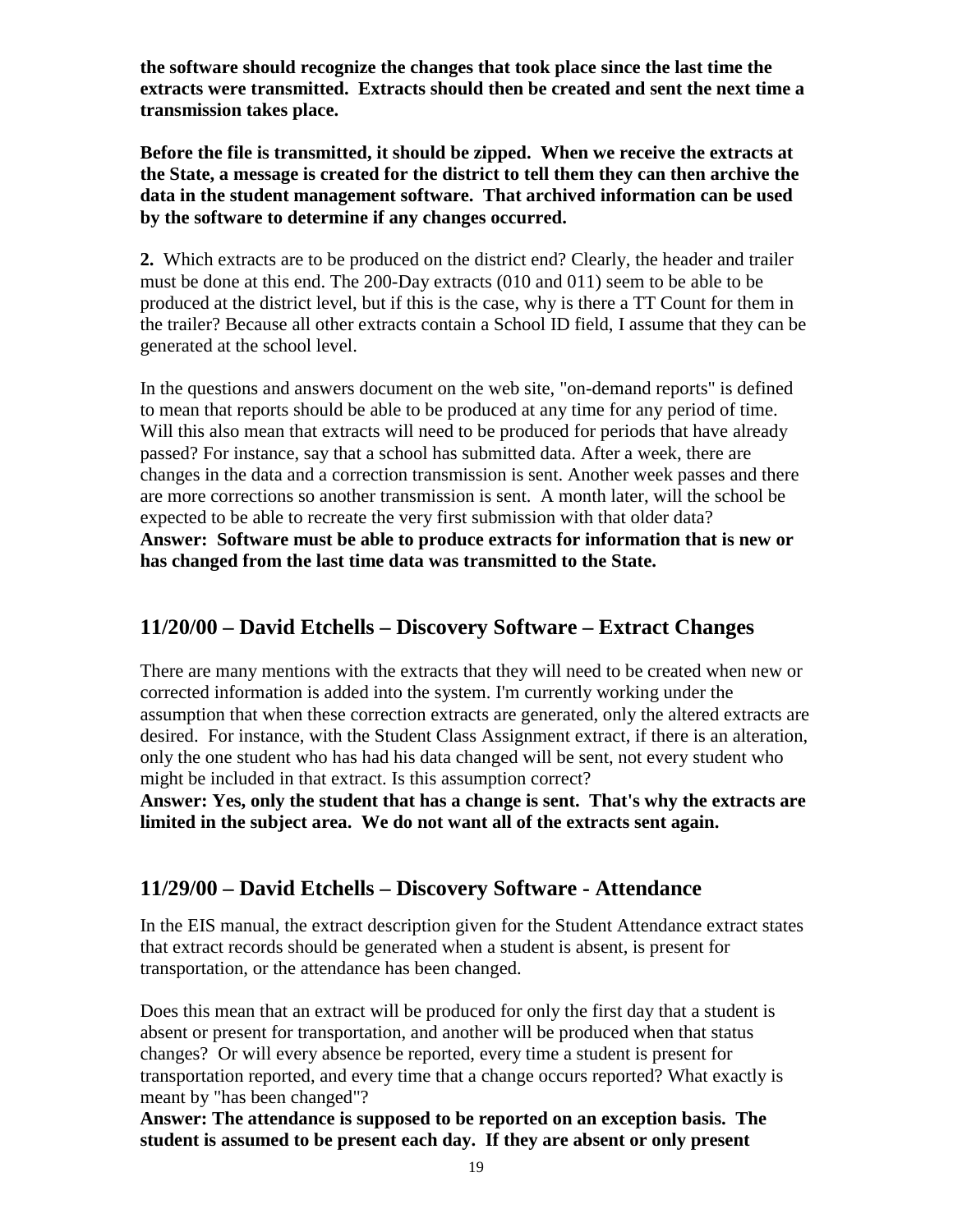**enough time to be considered present for transportation, send an extract for each date that this occurs.**

**The statement "has been changed" refers to when a student has been reported to the State as "absent" or "present for transportation" and it was incorrect; the edit transaction must be sent for the date to correct it to "present" or otherwise.**

## **11/29/00 – Mary Lee Alford – Horizon – Missed Instructional Days**

If a school/system chooses to makeup a day on Saturday or Sunday, an event for the makeup day will be sent. Should an instructional day event also be sent or will the makeup day event be enough?

**Answer: When making up a missed instructional day on a Saturday or Sunday, an event record for the day missed should be transmitted designating that day as a missed instructional day. This is in addition to an event designating the day as a make-up day. The software should also generate an event type designating the make-up day as an instructional day. If the make-up day is not during the same instructional period as the day missed the instructional program report periods must be adjusted so that each instructional program report period contains 20 instructional days.**

**If the missed day is to be made up by extending the school day, the software will need to adjust the instructional program report periods so that all periods have 20 instructional days. The 9th period would only have 19 days in this case.**

## **12/01/00 – David Etchells – Discovery Software - Events**

1. In the 200 Day Accountability Report there is a need to report on the Time of an event. Looking at the 200 Day Calendar, this value is reported as Event Duration. Is this value actually the duration of the event  $(1/3, 1/2, 1)$  or the time of the event (Noon, 1pm, etc)? I'm currently assuming it's duration.

More importantly, will the duration of an event change throughout the year? For example, is there any chance that Instructional Days will change from a 1/2 duration setting to a 1/3 duration setting (i.e. If I have a 1/2 duration In-Service day on Nov 3rd, can I also schedule a 1/3 duration In-Service day on Dec 5th? Or will both dates have the same duration?

**Answer: The duration of an event is the fraction of a day or a whole day. You can show the time as .33, .50, or 1.00 for each date.**

**An event for a specific date could be scheduled for one duration but then edited to be a different duration. An in-service event could be any of the durations. They do not all have to be the same duration. In your examples, Nov 3 can be 1/2 and Dec 5 can be 1/3. The only event type that must be the same is an abbreviated day. They are always 1 day, regardless of how long the students are in school on those days.**

2. Just for further clarification, are the districts restricted to just .33, .5 and 1 or can they be more creative? Is a school, for instance, allowed to schedule a 0.2 duration or a 0.66?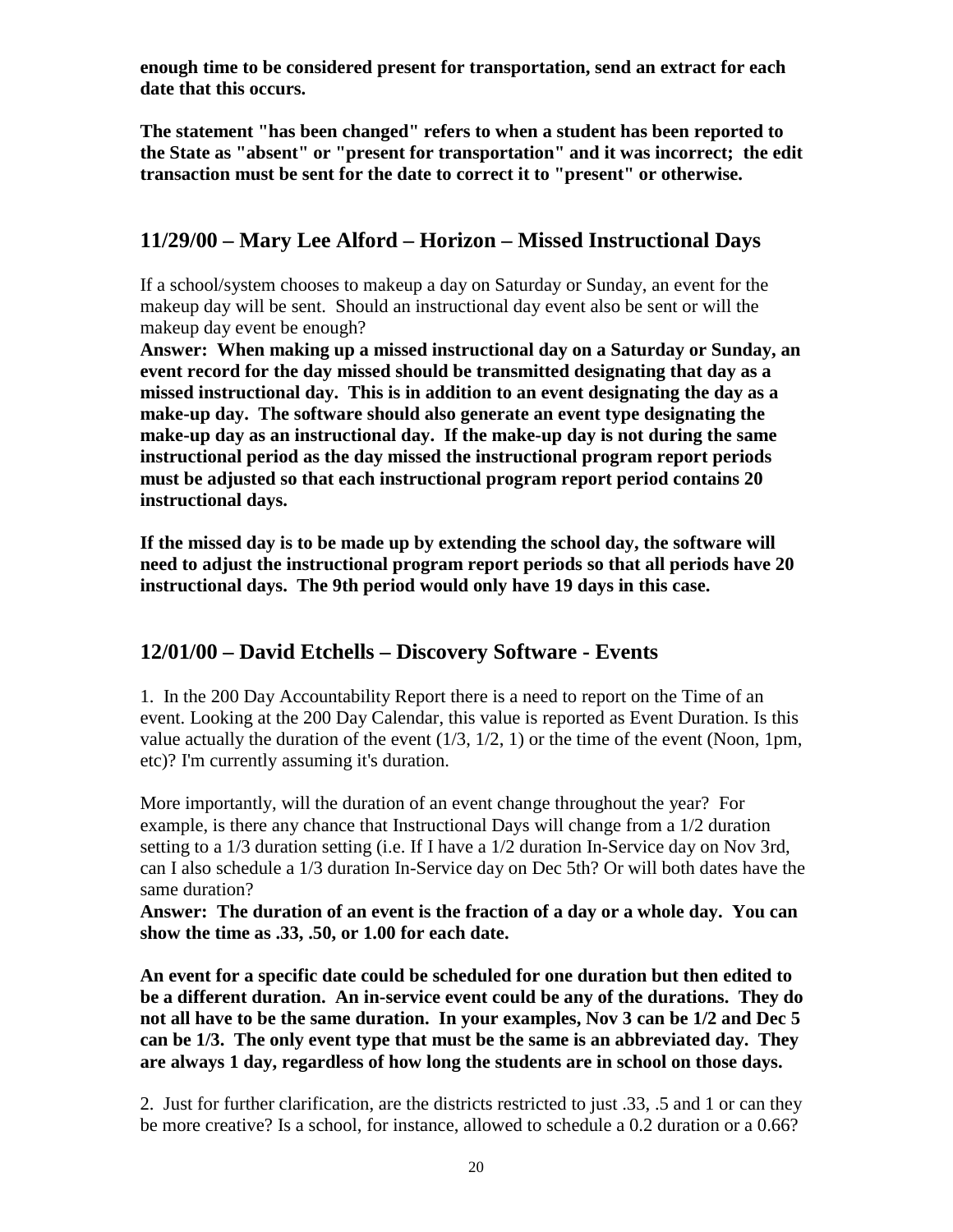**Answer: The event duration for the 200 Day Accountability Report must be limited to .33, .50. and 1 for any one day. They cannot schedule any other duration.**

### **12/04/00 – Ron Maki – Discovery Software – Preliminary School Report**

I have started on the Preliminary reports. Where is the "Class Maximum Deficiency Report"? This is referred to in the Preliminary School report.

**Answer: There is no formal report format for the vendors for situations that do not meet the requirements of the Preliminary School Report. Just produce some kind of error report for the school that will indicate when the School Grade Level Group Average exceeds the State table value. Also indicate on this same error report if any class exceeds the 10% over SBE Class Maximum. For both of these situations, you would put an "\*" in the column OUT/COMP on the Preliminary School Report.**

### **12/08/00 – Steve Glenn – Knox County Schools - Scheduling**

My question is concerning scheduling. Some schools are wanting to know if they have to have their students 100% completely scheduled by the first reporting date for next school year. For example, does Bearden Middle School have to have all of their students scheduled both semesters by the time we report to EIS the first time next school year? Or, can they concentrate on getting students scheduled first semester and then in say November 2001, finish scheduling for the rest of the year.

**Answer: Schools must have all of the first semester classes, including the pullouts, scheduled by the time the classes are sent the first time. The second semester classes do not have to be scheduled, but if they are, send them. They will not be included in the first Preliminary School Report.**

### **12/08/00 – Mary Lee Alford – Horizon - Extracts**

Are extracts ever really run for a particular date range anymore or are they always year to date now and they can just need to run them at the end of each funding period or when changes are needed? For example if they are sending the period 3 transmission for student attendance. Period 3 ends on day X. They run the extracts 3 days later on day  $X+3$ . Should the attendance for days  $X+1$ ,  $X+2$ ,  $X+3$  be included or should it stop on day X. I understand that any attendance that changed for previously sent records prior to day X must also be transmitted.

**Answer: We are asking the districts to keep their information current at SDE. This means we want it daily or weekly. The longer they wait to transmit, the more problems it will cause other districts.**

### **12/08/00 – Mary Lee Alford – Horizon – File Name**

It has come to my attention that the name for the EIS extract file violates the DOS 8.3 file-naming convention. Therefore people running Windows 3.1 or lower cannot name an extract file according to the directions in the EIS specifications. Would it be possible to do away with the EIS extension and move the R or S and batch number designation to the extension?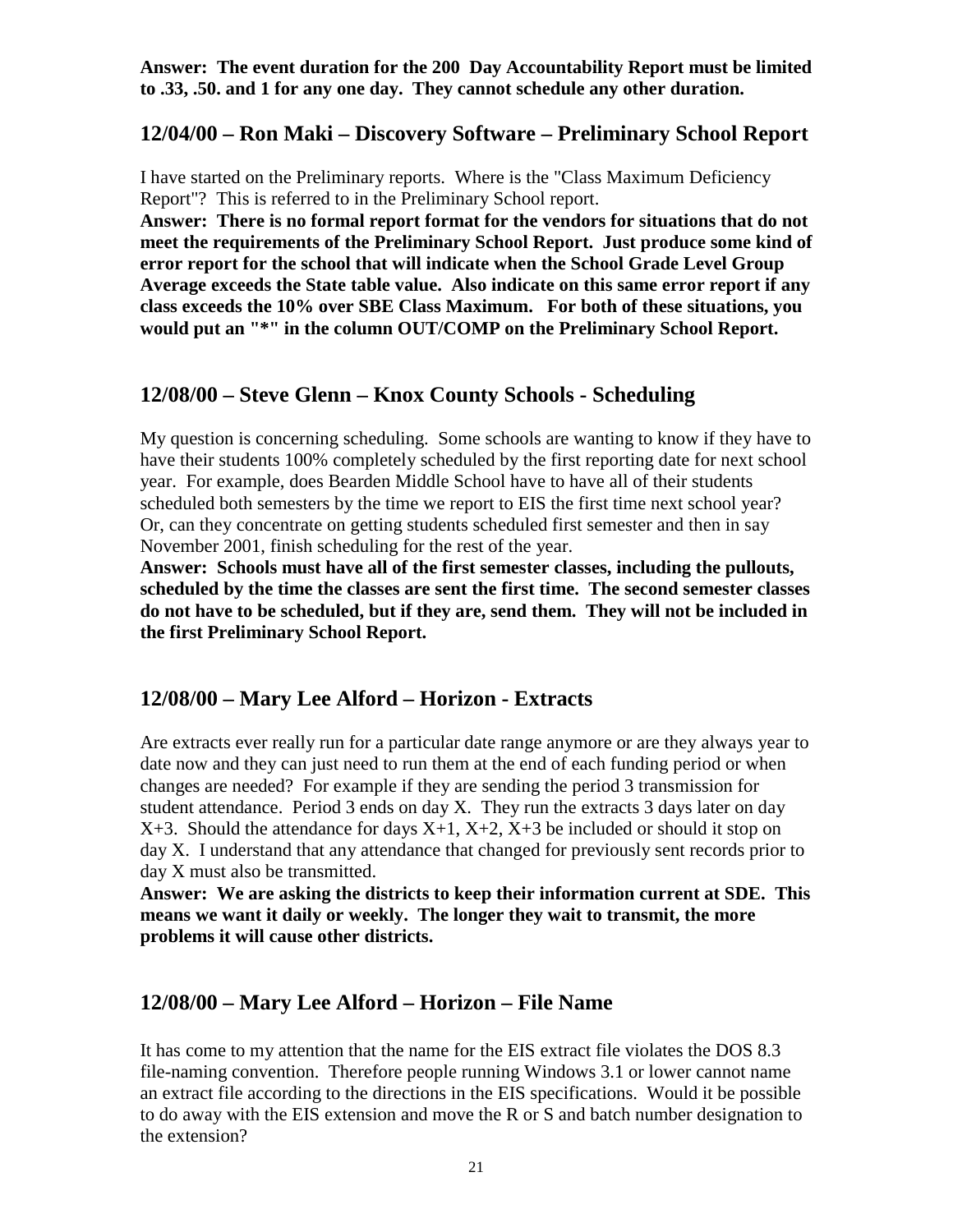**Answer: We need to maintain the standard for the filename. The DOS can provide a naming convention for the software to work, but the file that is uploaded must be in the name format as noted. With the use of the internet to upload, they can easily move the files to machines with longer file name capability to upload.**

## **12/08/00 – Mary Lee Alford – Horizon – Parent-Teacher Conference**

The 200 day extract (010) only allows whole days for parent-teacher conference. How should it be reported in the extracts if the partial days don't add up to an even number of days.

**Answer: The number printed at the top of the 200 Day Accountability Report will be the total time. Later in the report where individual dates are listed for Parent Teacher, the duration can be 1/3, ½, or 1 for each date. This would be in the extract type of 011. When the user requirements were published, we did not know that the total number of days for the Parent Teacher Conferences needed to be able to show partial days. Glen Smith confirmed it should be able to add up to be fractions of a day.**

**Since the Parent Teacher Conference number of days on the 010 extract can only hold one digit, we will not use what is entered there. We will accumulate the individual events to print in the total line of the report. You can truncate the decimal when you put the value in the 010 extract.**

# **12/11/00 – School Principal – Outside IEP**

Will you please give some clarification on the "Outside IEP" for reporting vocational numbers. All of our special ed students are working from an IEP. What do you consider an "outside IEP"?

**Answer: The Special Education department defined "outside IEP" in March 2000 as:**

*The Vocational Class Full Time Equivalent ADM and ADA Reports include all Special Education Options. Options 1-6 are included in regular grades; Options 7-9 are reported in the Grade "N" column and include only students whose vocational education classes are not part of their special education IEP. If the Vocational Ed course is not above the base 23.5 contact hours, the course is not included in these reports. The student course extract sent from the school has a field to indicate this information.*

## **12/12/00 – Shelby County Schools - Transportation**

1. There is a field in the extract that requests "Estimated Miles Transported".

Can you tell me if there are guidelines for reporting this figure? We transport over 21,000 students each morning and afternoon.

**Answer: Students that live 1 ½ miles or more from school are included in the ADT calculations. The miles do not have to be exact, but should be at least 1½ miles if they meet the rules as defined for transportation ADT.**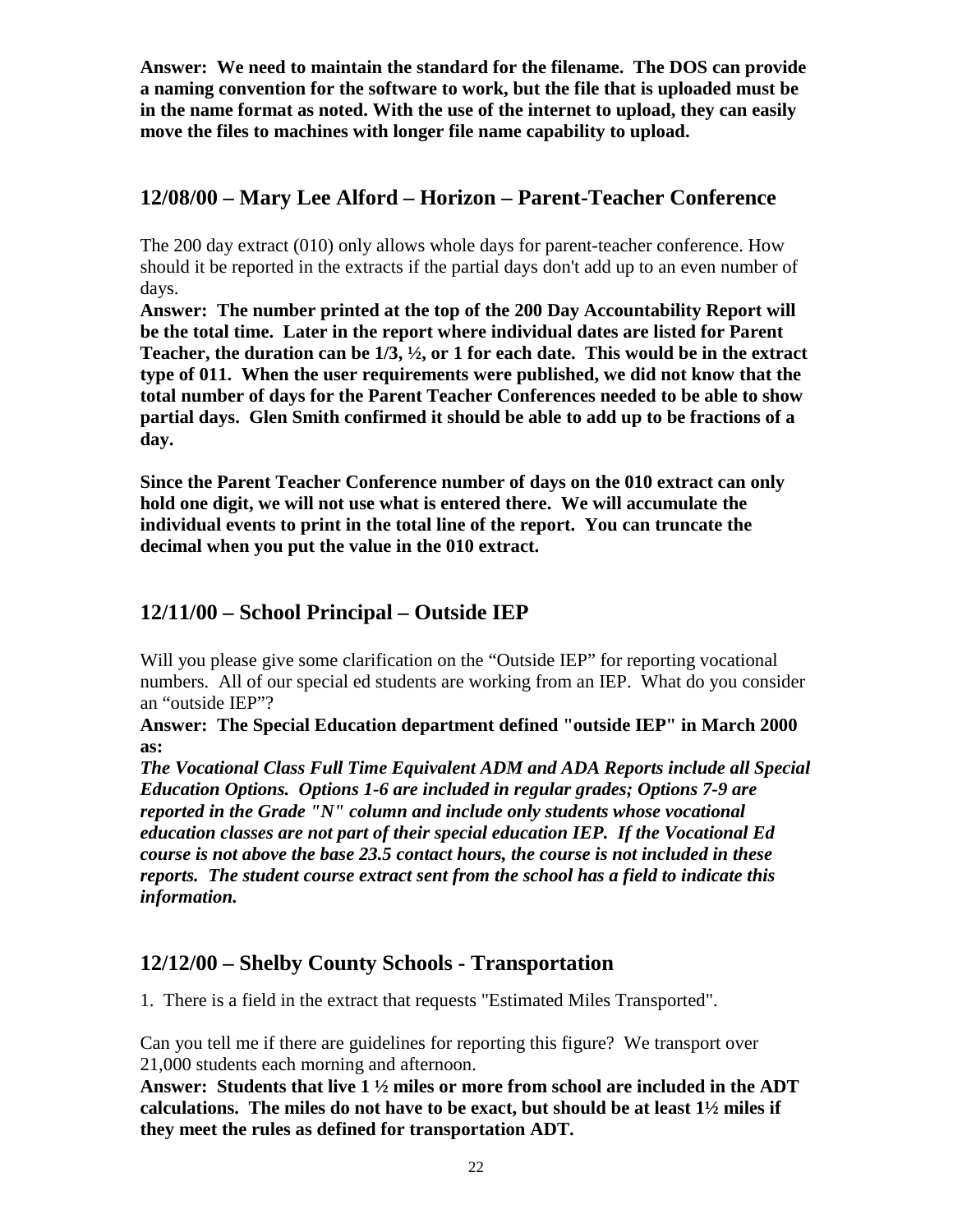**We must have an extract for each student that is scheduled to ride the bus with the bus numbers and estimated miles transported so we can calculate ADT.**

**2.** As I understand your response, we need to show every student who is transported 1.5 miles or more as at least 1.5 miles in that field. Is that correct?

**Answer: You should report information to us for all students who are transported. We will use the estimated number of miles for determining when to include the student in the ADT (if 1.5 miles or more). All students will be used in the bus enrollment counts.**

## **12/13/00 Johnson City School District – Student PIN**

A principal in our school system, Johnson City (901), said that many years ago a system of pin numbers was assigned to school districts. These numbers were for students who did not have a student number for some reason. Do you know where we can get a copy of this information? The principal said that all numbers began with a 901, the first three digits of our system.

**Answer: The principal is correct about rules for assignment of Student PIN. The rules are documented on the web in the EIS Manual, Data Dictionary section, STUDENT PIN. This is located at www.state.tn.us/education/sm\_menu.**

## **12/19/00 – David Etchells – Discovery Software - Stockpile**

In the Instructional Program extract (020), there's a "School Stockpile Professional Development Days" field. Am I correct in the understanding that a school will know how many days they are stockpiling but not which days they are stockpiling them for when they generate this extract? (i.e. A school will be able to indicate that they have 3 days stockpiled for Professional Development days, but they will not be able to say that those three days are on Feb 25, Apr 18, and Nov 10. Is this correct?

**Answer: You are correct. Stockpile days are declared on the front end. A school does not know when they will be taken. They are reported as they are taken. A Professional Development day may be a whole day or a partial day. If the day is a partial day, it may still be an instructional day.**

# **12/19/00 – Ron Maki – Discovery Software – Staff Current Assignment**

I have questions about the Staff Assignments. The Staff can have up to 10 assignments which one do we use for the Preliminary Staff Report?

**Answer: A staff person can have multiple current assignments. There is a priority sequence in evaluating the current assignments for counting staff in the Preliminary Staff Report. Start looking for current assignments in the sequence of Supervising Principal, Teaching Principal, Assistant Principal and University. If you find one of these, that's where the staff person is counted even if they have other current assignments. Then look for the current assignments that are considered as a Classroom Teacher. ROTC and Consulting Teacher should be counted in Classroom Teachers.**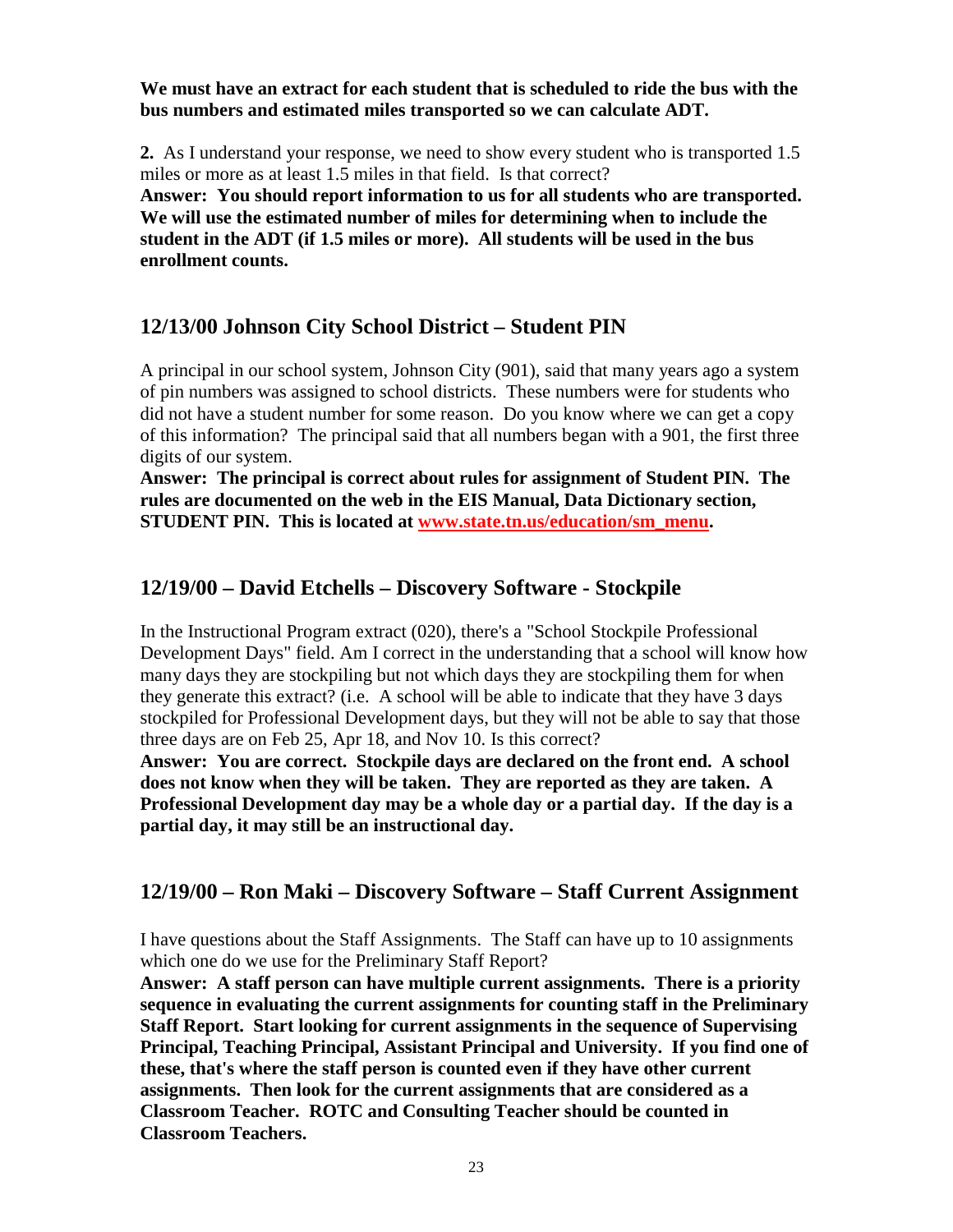**All current assignment codes that are listed under the System-Wide Assignments (SD, SW, EI, SI, BI, GP, SP, TS, ES, VO, and SL) should be excluded from the count in Staff Assignments on the Preliminary Staff Report. If they have an additional current assignment that qualifies as a classroom teacher, still ignore them from the count.**

## **12/20/00 – Anatoli Guiria – Discovery Software – Adult Reporting**

I started on Monthly Reports for Adult Schools in SASIxp (NCS Pearson). My question is about the source of those reports. The first statement about them says: "reports should be district level for each reporting period". Does it mean they are made up only at the district level after gathering all information and if so they are only the summary reports from all schools? Who is the director who signs them afterwards

**Answer: Reporting for Adult Schools is not a part of the EIS project. The rules are different for processing in the Adult Schools.**

# **01/16/01 – David Etchells – Discovery Software – Student Classification**

There has been some dispute concerning how many classifications a student might hold. In the Data Dictionary of the EIS manual, it details that a student might be Regular, Alternative, GED+2, Adult, Title I, Magnet, or Private. Is it potentially possible (albeit likely quite rare) that a student might hold all seven of these classifications during a reporting period?

On a similar topic, how is the reporting period intended to handle the student Classification extract? If a reporting period is specified (for a given 20-day period), which classifications would be reported? I am assuming that only those classifications that are active during that time period would be included. Is this the case, or should this extract reflect a snapshot of all classifications that a student has held? **Answer: First let me say that Adult is not in this phase of the project so you can throw them out. If you accept them, we will throw them out. They should not be used in any of the processing or reports. It's best to not let them enter Adult.**

**A student could wind up being one or all of the classifications during a report period. Although this is not likely, you are supposed to use the student in the reporting. The classification is not to be used in reporting. It is for querying. Send us an extract for each classification that a student has.**

**The creation of extracts is not based on a 20-day report period. When the first extracts have been sent, the next transmission should include only changes or new information since the last transmission to SDE. A district could send extracts weekly or even daily. The specific extract will have an effective date that we will use for our reporting.**

**Please refer to my answer on 04/06/00 to Jennifer Fields question about creating extracts. This is in Questions & Answers of our EIS Manual on the web at www.state.tn.us/education/sm\_menu.htm.**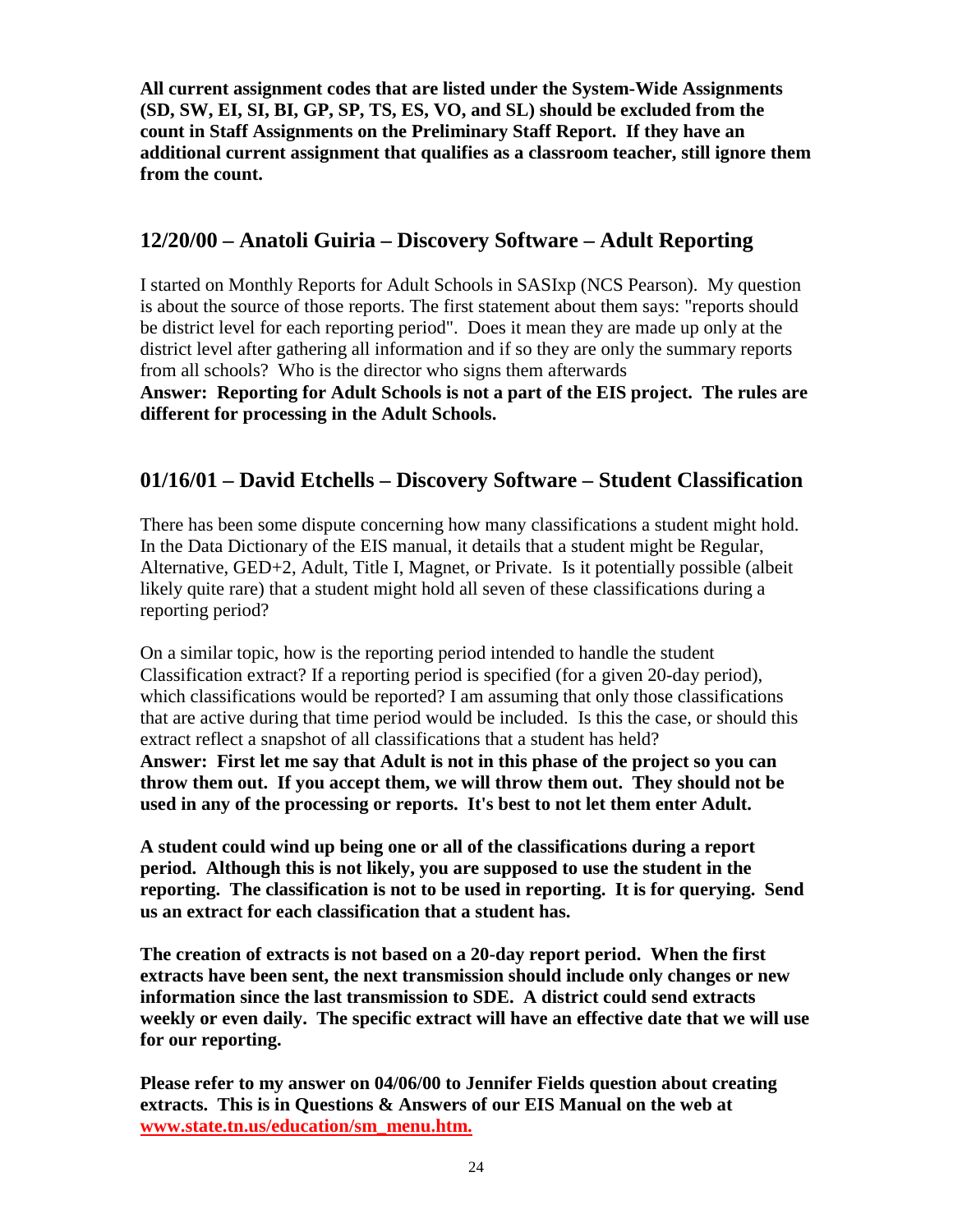# **01/17/01 – David Etchells – Discovery Software – Student Classification**

1. You've confused me somewhat with your statement that student classifications are not to be used in reporting, only for querying. I had been under the impression previously that one record for each student for each classification was what was required by the Student Classification (044) extract. Is this not the case? IE If Billy classifies as R Regular and T Title I within the reporting period, he would have two records in the extract -- one for his R classification and one for his T. Is this not the case?

Further with classification types, is it possible for a student to be more than one type simultaneously? Can Billy, for instance, be both T Title I and G GED+2? **Answer: A student can be multiple classifications at the same time. Yes, we should get a separate Student Classification (044) extract for each of these Classifications. When I said the Classification should not be used for reports, I meant that you do not check to see which Classification they have to include student in a printed report.**

2. Finally, I imagine that there will be times when a student's classification end date will not be known (such as with a Regular classified student.) In these circumstances, should this field intentionally be left blank?

**Answer: A classification does not have to have an end date unless it actually no longer applies - such as when a student is no longer an alternative student or no longer in a magnet program. The end date would probably not be sent at first, then later an edit sent in with an end date for a specific classification type.**

# **01/25/01 – Anatoli Guiria – Discovery Software – Preliminary Staff Report**

1. What must happen when the content of the Preliminary Staff report exceeds one page? Does every page have the same general header: school term, Staff assignments, or just first page?

**Answer: I think it would be best if the heading is on every page, but I guess that will be up to each vendor as to how headings are handled.**

2. What about signatures? I made those fields visible only on first page. **Answer: You can put the signature only once.**

# **01/25/01 – James Marshall – Robertson County Schools - Scheduling**

We are training our principals on scheduling. They all want to know what MUST be included in the schedule and that when completing a schedule, are we allowed to "make things fit" meaning that the times may not be exact. This is more true of elementary scheduling that other.

Example - Scheduling lunch - Children may rotate through in 10-minute increments which won't be the "exact" time that is reflected in the schedule. I've told them that the state is not that "picky" that they just want to know basically what a students schedule is. Can I get some feedback on this from you or someone there?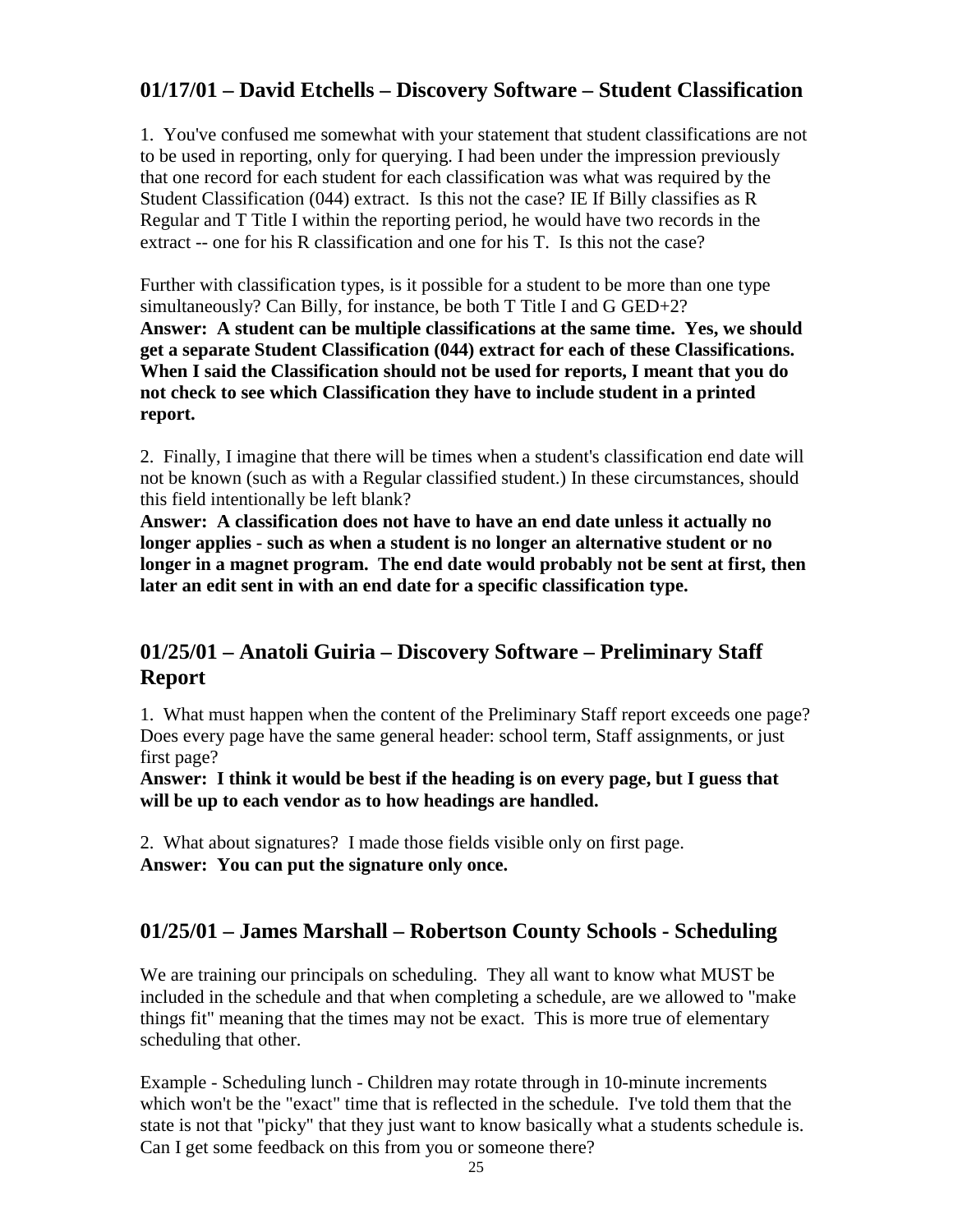**Answer: For elementary scheduling, this is what I think is important for them. 1. Lunch does not have to be scheduled for elementary schools.**

**2. If the class is a self-contained class, it must be scheduled and each pull-out class must also be scheduled. This includes classes like art, music, PE, and computers. Those classes should be marked in the software as a pull-out. We will be checking those pullout classes for class size and teacher endorsement. It doesn't matter if the time or period for them is not exact, but they just should not be all scheduled at the same time.**

**3. If the students move as a group from one teacher to another for different subjects, each of those classes should be marked in the software as Self-contained Departmentalized. We count those classes as one class for the Preliminary School Report. If a teacher keeps the students but schedules the different subjects for report card purposes, those classes should also be marked in the software as Selfcontained Departmentalized. They will count as one class in the Preliminary School Report.**

**4. It is important to use the correct course code numbers for multi-age classes.**

**5. Make sure all of the course codes used for scheduling are current for the school year in the Correlation of Course Codes. The codes for 2001-02 are on the web.**

### **03/02/01 Joy Coleman – Memphis City Schools**

1. What extract and field(s) within the extract will be used to determine the FTEADA for the vocational attendance report?

**Answer: Almost all of the data that is sent to SDE will be used to calculate FTEADA. The school calendar information must be used to determine which days are instructional days. The class schedule must be used to determine if the student is scheduled for a vocational course on a certain day, what Voc Ed Program Code that course fits in, the number of minutes duration, the Student Standard Day duration, the student enrollment, withdrawal, and disciplinary actions that affect that student, the funding ineligibility information, student grade, attendance, and if the student is special ed. Information about what district and school the class is located also affect where and how the FTEADA is reported. The specific formula for ADA is in the business rules section of the EIS Manual. The same formula is to be used but only use information for vocational courses that have a VEPC defined in the course code listings.**

2. How are the student class assignment record from the primary school and the class assignment record from the vocational school to be linked or do they need to be? The local class number is to be unique only within a school as we understand it. Therefore the record from the primary school would have one local class number and the vocational school would have a different one. Each would be unique within their respective schools. **Answer: The local class number for the course does not have to be the same in the primary school and the service school. Information for funding calculations about the class are taken from the extracts reported from the primary school. Information about class size is taken from the service school.**